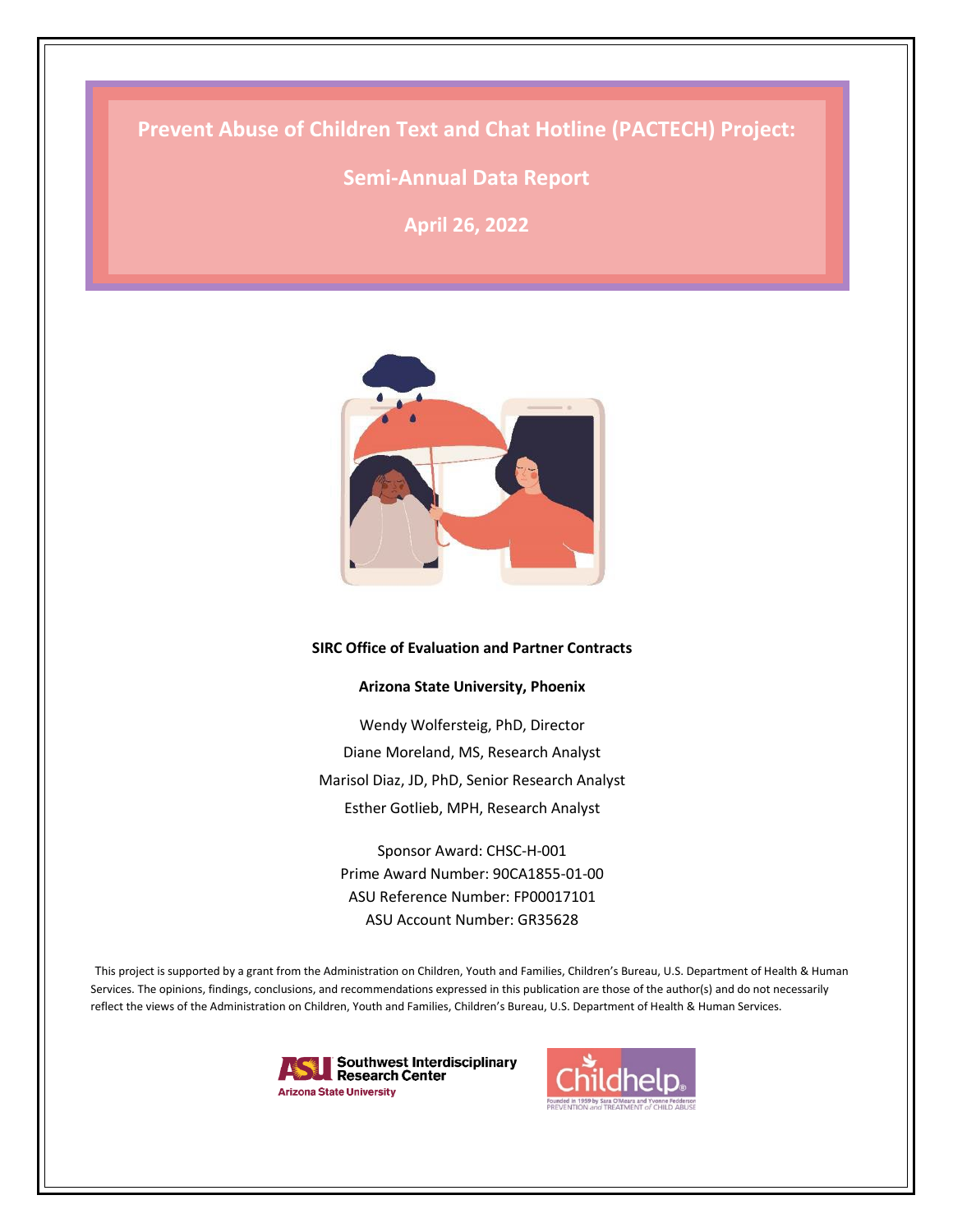# <span id="page-1-0"></span>TABLE OF CONTENTS

| Research Question 2: How effective is PACTECH at communicating with youth, who may be victims of maltreatment and            |  |
|------------------------------------------------------------------------------------------------------------------------------|--|
|                                                                                                                              |  |
|                                                                                                                              |  |
|                                                                                                                              |  |
|                                                                                                                              |  |
| Research Question 3: How effective is PACTECH at engaging with youth to build skills, provide resources and information to   |  |
|                                                                                                                              |  |
|                                                                                                                              |  |
|                                                                                                                              |  |
|                                                                                                                              |  |
|                                                                                                                              |  |
| Research Question 4: What are the demographic characteristics and presenting issues of help seekers that use a text and chat |  |
|                                                                                                                              |  |
|                                                                                                                              |  |
|                                                                                                                              |  |
|                                                                                                                              |  |
|                                                                                                                              |  |
|                                                                                                                              |  |
|                                                                                                                              |  |
|                                                                                                                              |  |
|                                                                                                                              |  |
|                                                                                                                              |  |
|                                                                                                                              |  |
|                                                                                                                              |  |
|                                                                                                                              |  |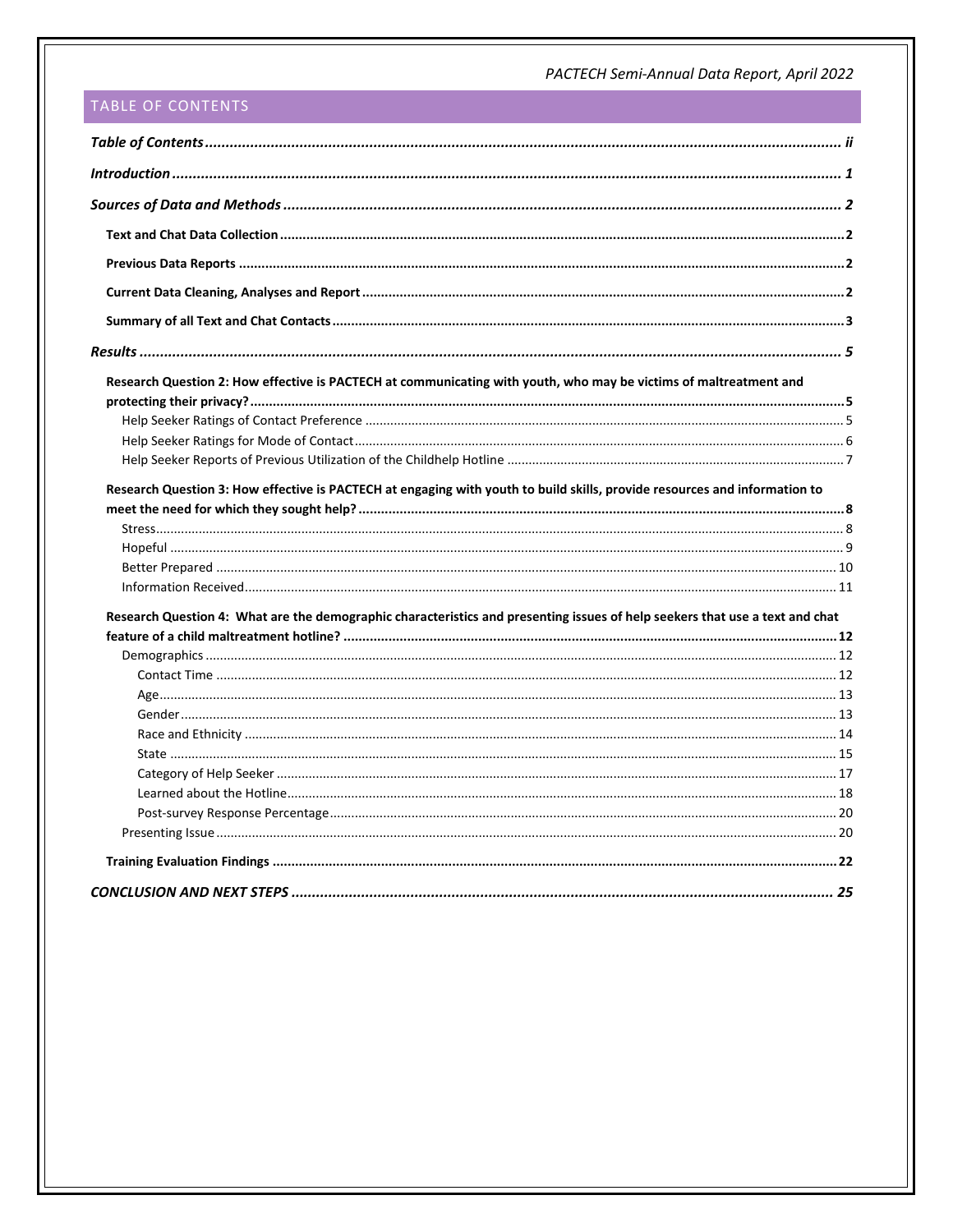#### **LIST OF TABLES AND FIGURES**

# **Acknowledgments**

The authors wish to thank our exceptional partners, Julie Murphy from James Bell Associates, Inc., and Laura Schwab Reese from Purdue University. We are so grateful for your expertise and invaluable support in this project.

We would also like to thank the Childhelp staff and hotline counselors. Your hard work, support, and assistance are greatly appreciated.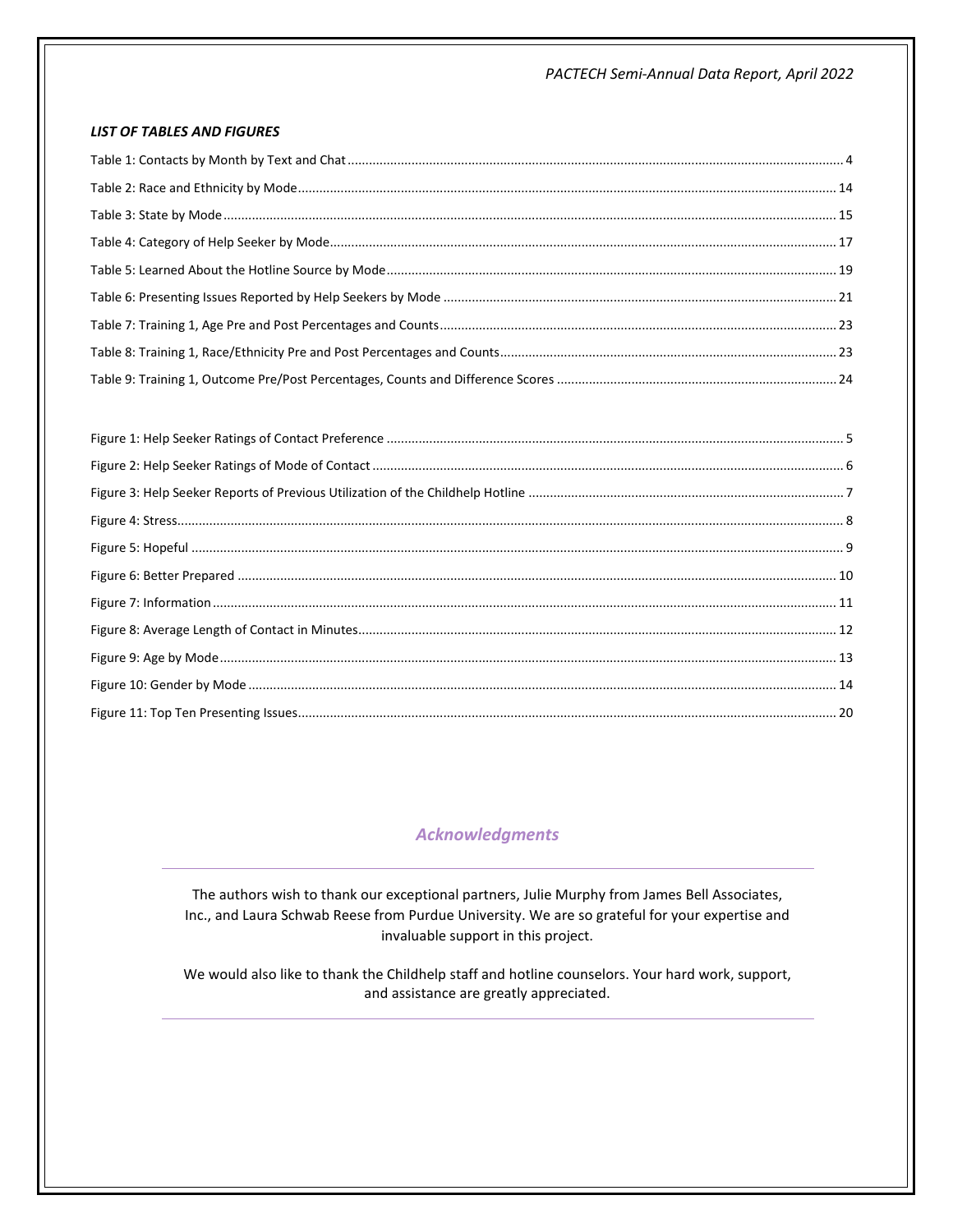# <span id="page-3-0"></span>INTRODUCTION

This report examines the Childhelp Prevent Abuse of Children Text and Chat Hotline (PACTECH) Project supported by Grant No. 90CA1855 from the Administration on Children, Youth and Families, Children's Bureau, U.S. Department of Health & Human Services. The PACTECH intervention offers text and live chat services for help seekers looking for information, support, and resources related to child abuse. Childhelp provides oversight of the PACTECH project to help determine best practices and protocols regarding the use of text and chat in the child abuse and neglect helpline environment, adding to the call service already in place. This project focuses on serving help seekers in the target population of youth ages 13-24.

Childhelp partnered with Arizona State University's Southwest Interdisciplinary Research Center (ASU-SIRC) for the quantitative research and evaluation components of PACTECH. The research design uses both a formative evaluation to report and improve implementation and a summative evaluation strategy to report outcomes. Text services became available nationally 24 hours, 7 days a week, on February 1, 2019, with live chat quickly following in April 2019. The addition of call post-surveys for a comparison group was initiated in February 2020.

Evaluation of the effectiveness of PACTECH is measured with data collected through surveys from text and chat help seekers. This report summarizes the first eight months of help-seeker data collected from July 2021 through February of 2022. These data were analyzed to report outcomes for text and chat help seekers.

There are five Research Questions (RQ) for the PACTECH project:

**RQ 1: What are the best practices and protocols in implementing text or chat-based technology for a hotline? RQ 2: How effective is PACTECH at communicating with youth who may be victims of maltreatment and protecting their privacy?**

**RQ 3: How effective is PACTECH at engaging with youth to build skills, provide resources and information to meet the need for which they sought help?**

**RQ 4: What are the demographic characteristics and presenting issues of help seekers that use a text and chat feature of a child maltreatment hotline?** 

**RQ 5: What are the best practices for counselors that will engage help seekers in text and chat-based interactions?**

Data were examined by level of intervention and contact mode (chat and text). Level 1 intervention contacts are informational exchanges and brief. Level 2 contacts are educational and supportive-based contacts, identifying presenting issues, assessing resources available, and action planning. Level 3 contacts are crisisoriented and utilize the interventions employed in Level 2 and apply more acute, crisis intervention responses. This 12-month data report examines RQ2, RQ3, and RQ4. The first research question pertains to programmatic implementation gleaned from text and chat software used by counselors. The fifth research question, RQ5, examined qualitative data and was reviewed by qualitative researcher specialist Dr. Laura Schwab Reese, Assistant Professor of Public Health at Purdue University.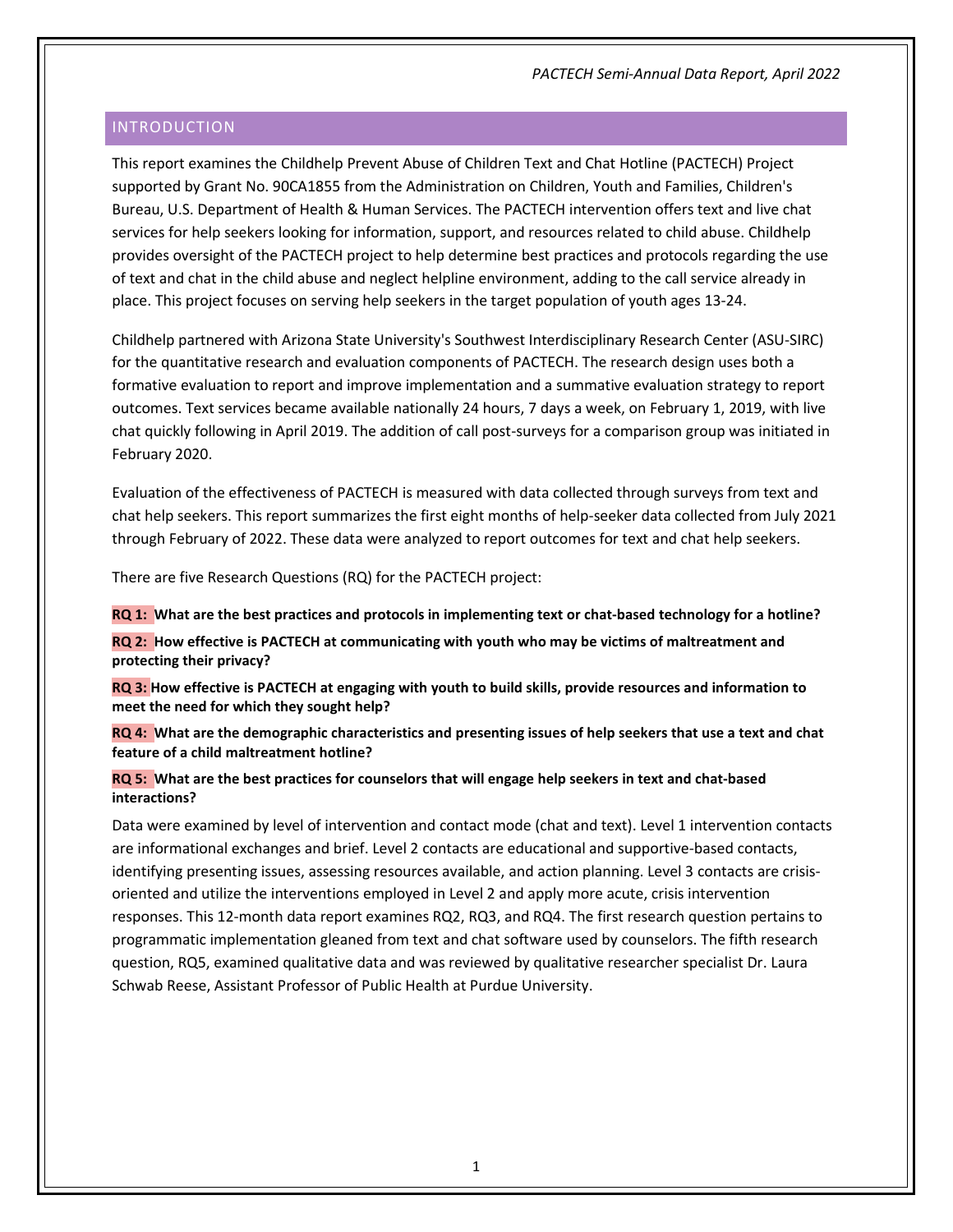# <span id="page-4-0"></span>SOURCES OF DATA AND METHODS

#### <span id="page-4-1"></span>TEXT AND CHAT DATA COLLECTION

All text and chat users are offered surveys before and after their exchange with a counselor. With the initiation of a text or chat, the help seeker immediately receives a message that includes information about the user agreement and information about the number of demographic survey questions. The help seeker is then presented with the opening survey for text and chat, a demographic survey before the interaction with a counselor. After a text or chat session, the counselor sends a pre-populated message letting the help seeker know that they have access to a post-survey, which collects information on knowledge, attitude, and behavior outcomes. Messaging also includes that the survey is voluntary and can be completed at a later date. Survey information populates into the associated iCarol report form.

The iCarol system is used to collect help seeker data. Upon initiating each session for all contacts, counselors record demographic answers about the help seeker and continue collecting several data items throughout the session. These data items include the following: date of contact, time/length of contact, gender, agerange, help seeker relation to issue (parent, self, teacher, etc.), contact content, interaction with the help seeker, action plan developed, level of intervention provided, how they heard about the hotline, and reaction to service.

### <span id="page-4-2"></span>PREVIOUS DATA REPORTS

A call comparison pilot data report was completed on April 15, 2020. This report examined outcomes for help seekers who called the hotline compared to help seekers who contacted the hotline through text or online chat. After reviewing the findings from the call comparison pilot report, adjustments to data collection items were made. Survey items and response categories for all modes were finalized, and changes in the iCarol and NICE inContact system were carried out before June 1, 2020. Phase 2 of the project includes data collected for 12 months (June 2020-May 2021), with quarterly data reports being prepared and submitted in October, January, April, and September 2021. The September 2021 report served as the 12-month comprehensive data report encompassing all data collected during the research phase, Phase 2, of the project.

#### <span id="page-4-3"></span>CURRENT DATA CLEANING, ANALYSES AND REPORT

For this eight-month data report, iCarol data were cleaned and merged into the data dashboard by Childhelp and securely transferred to ASU. ASU examined the data monthly and communicated any updates back to Childhelp. The Excel data dashboard, previously developed by Julie Murphy, Senior Research Associate, was utilized for data visualizations of tables and graphs. ASU utilized SPSS and SAS software to check calculations and counts of the data dashboard data visualizations (i.e., tables and graphs). The data visualizations graphically present results regarding PACTECH objectives and outcomes. This report summarizes the information for eight months (July 2021 through February 2022) of the PACTECH project for those text and chat help seekers in the target population. Demographic and outcome data were analyzed and reported for only those help seekers in the PACTECH target population (ages 13-24), designated as a Level 2 or 3 intervention, and started a post-survey that collected data to measure outcomes for this project. Demographic data are presented under Research Question 4. Data were collected utilizing a pre-survey, counselor reported responses from interactions between counselors and help seekers (i.e., text and chat contacts) and a post-survey. The original analysis plan also proposed examining a sub-target population of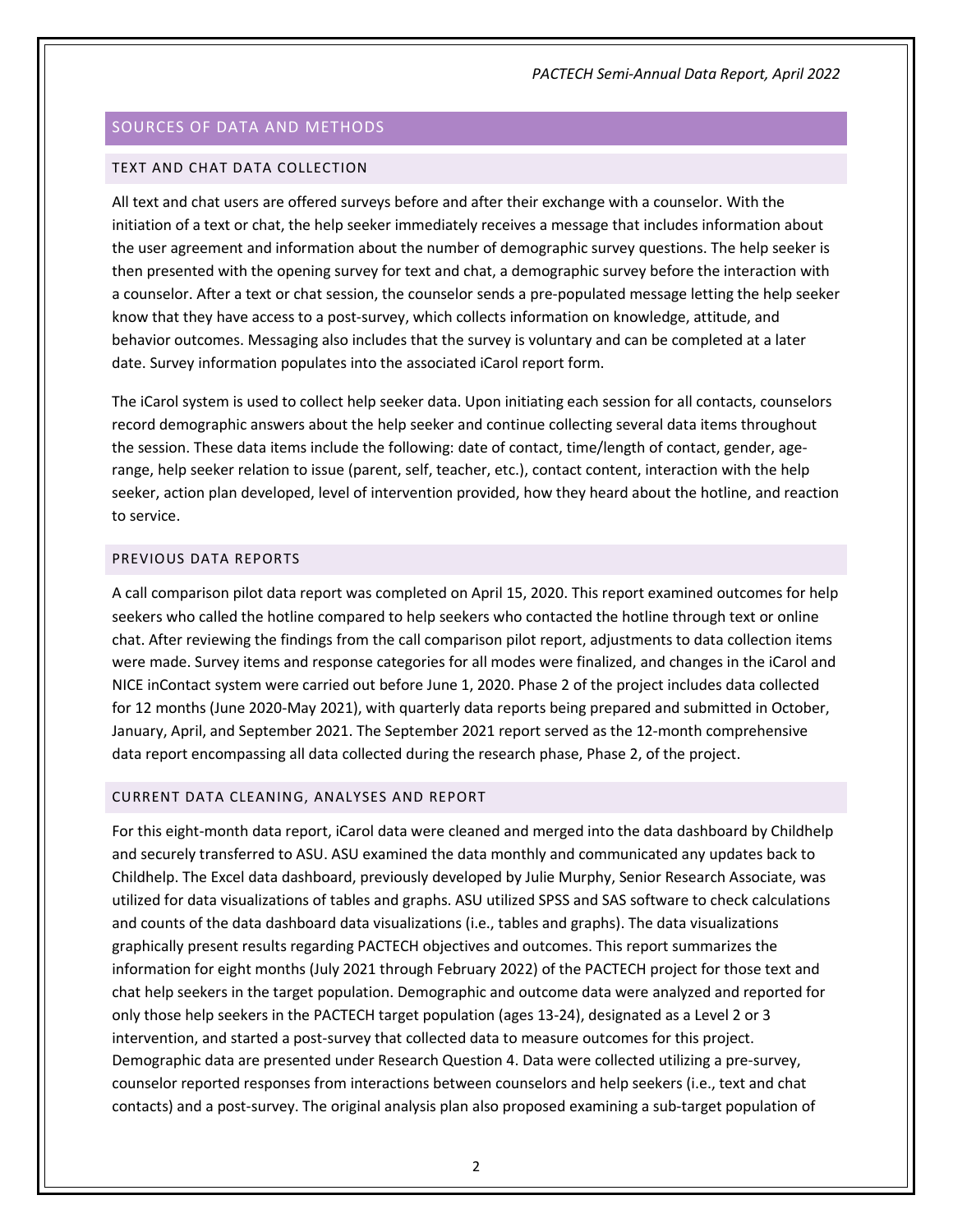help seekers who reported being a young parent and contacting the hotline for help specific to parenting (i.e., determined based on responses for the presenting issue of parenting concerns-own child). However, due to the low numbers (n=5) of help seekers in the target group, ages 13-24, reporting parenting concerns own child (text n=1, chat n=4), data were unable to be analyzed for this sub-target population of young parents.

# <span id="page-5-0"></span>SUMMARY OF ALL TEXT AND CHAT CONTACTS

Although this report focuses on help seekers in the target age of 13-24 (Level 2 and Level 3 contact) with a post-survey, the following section provides counts for *all* text and chat contacts made to the hotline. During July 2021 and February 2022, **12,172 total text and chat contact sessions** were initiated with the Childhelp National Child Abuse Hotline (see Table 1). Reporting was higher in the summer months (1,682 contacts in August 2021 and 1,650 contacts in July 2021) and decreased in the winter (1,259 contacts in February 2022).

There were **4,774 text** sessions with 804 Level 1 text contacts, 3,500 Level 2 text contacts, and 127 Level 3 text contacts. Also, 343 text contacts were not specified due to no response (n=304), prank (n=9), wrong number (n=24), and obscene (n=3). (Three text contacts did not have a reason.)

There were **7,398 chat** sessions with 918 Level 1 chat contacts, 4,616 Level 2 chat contacts, and 227 Level 3 chat contacts. In addition, 1,637 chat contacts did not have a level of intervention specified due to no response (n=1,568), prank (n=27), obscene (n=22), and wrong number (n=17). (Three chat contacts did not have a reason.)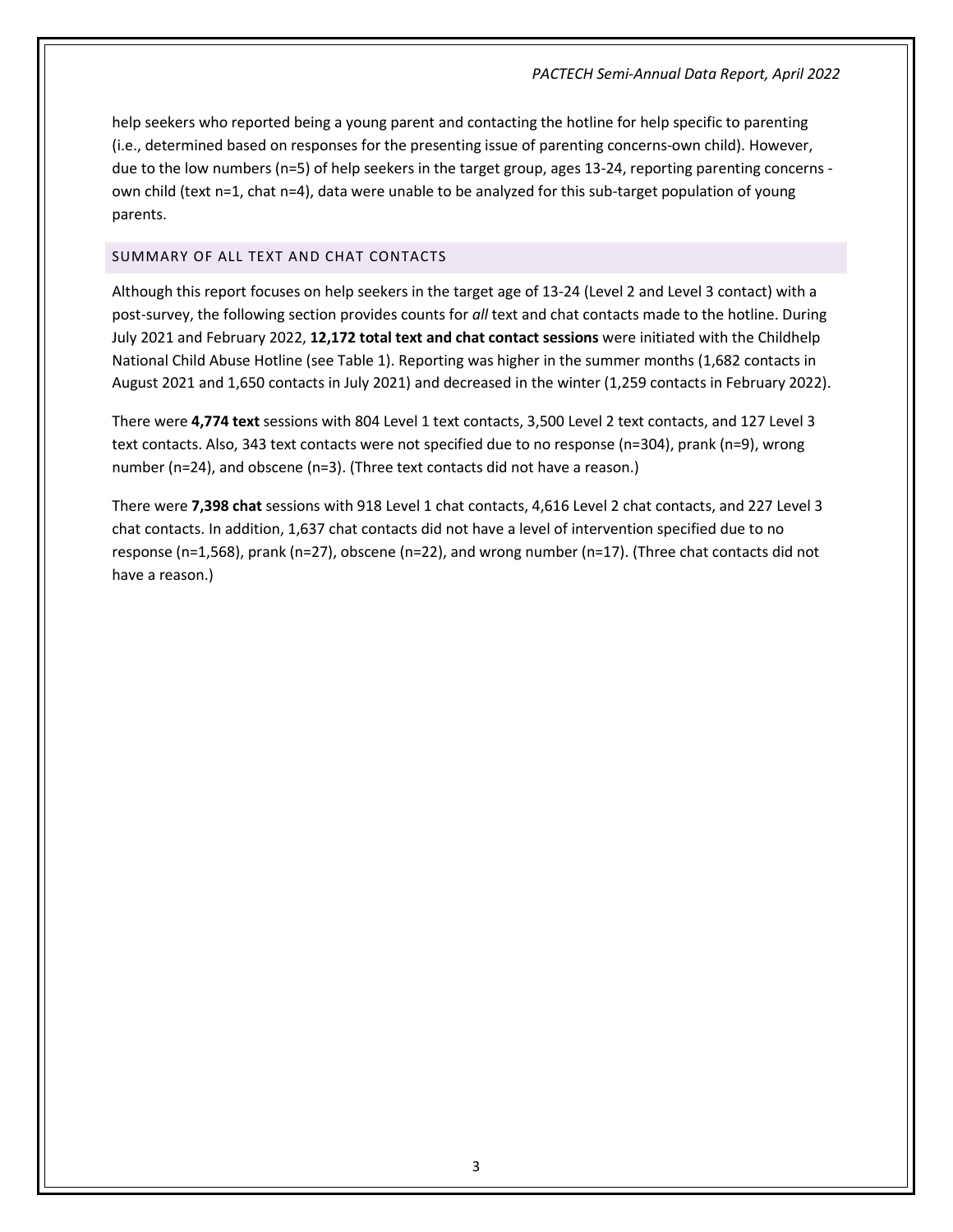<span id="page-6-0"></span>*Table 1: Contacts by Month by Text and Chat*

|                      | #      |
|----------------------|--------|
| <b>July 2021</b>     | 1,650  |
| Text                 | 678    |
| Chat                 | 972    |
| August 2021          | 1,682  |
| Text                 | 674    |
| Chat                 | 1,008  |
| September 2021       | 1,573  |
| Text                 | 570    |
| Chat                 | 1,003  |
| October 2021         | 1,584  |
| Text                 | 583    |
| Chat                 | 1,001  |
| November 2021        | 1,383  |
| Text                 | 538    |
| Chat                 | 845    |
| December 2021        | 1,540  |
| Text                 | 598    |
| Chat                 | 942    |
| January 2022         | 1,501  |
| Text                 | 654    |
| Chat                 | 847    |
| <b>February 2022</b> | 1,259  |
| Text                 | 479    |
| Chat                 | 780    |
| <b>Grand Total</b>   | 12,172 |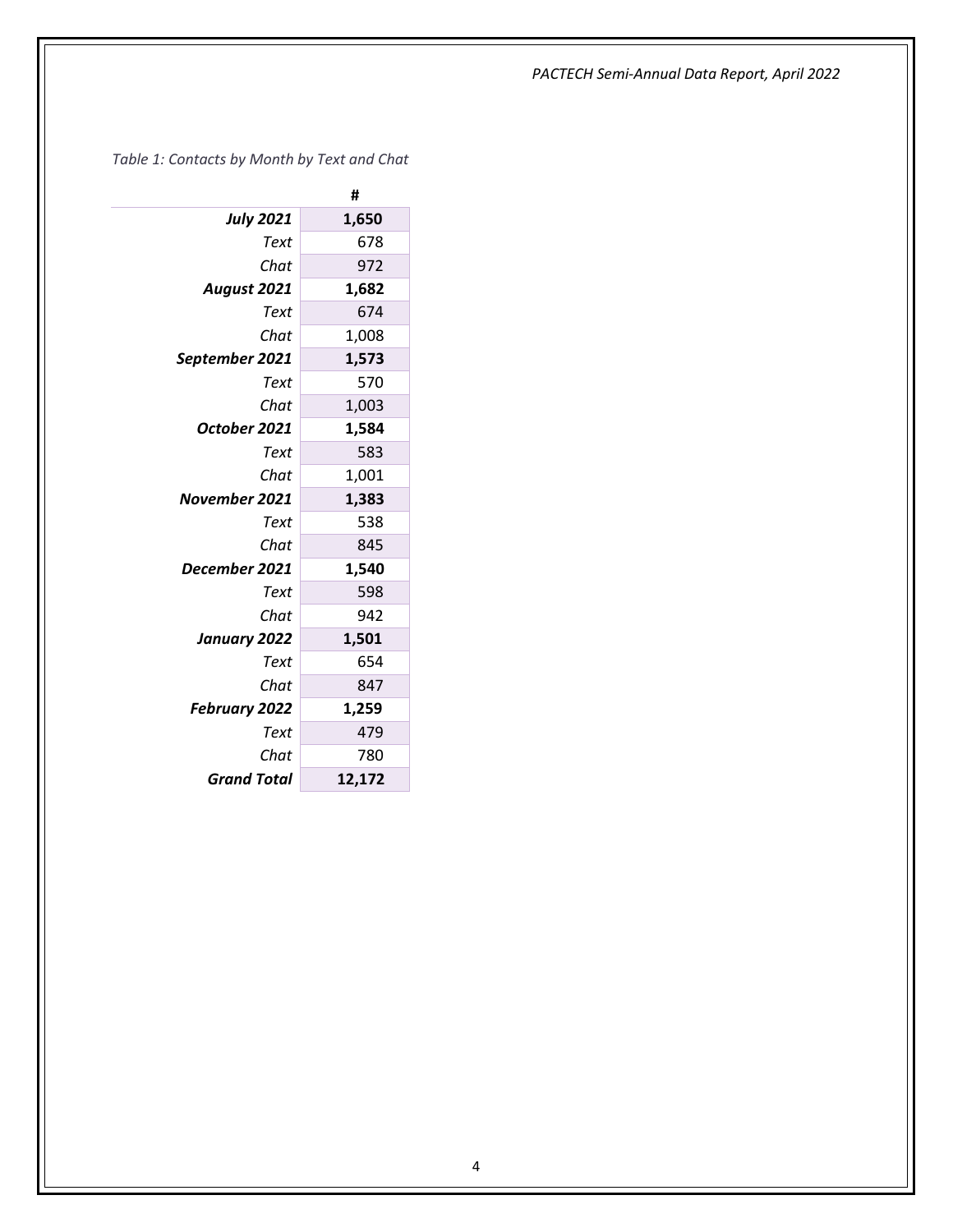# <span id="page-7-0"></span>RESULTS

# <span id="page-7-1"></span>**RESEARCH QUESTION 2**: HOW EFFECTIVE IS PACTECH AT COMMUNICATING WITH YOUTH, WHO MAY BE VICTIMS OF MALTREATMENT AND PROTECTING THEIR PRIVACY?

Research Question 2 is related to communication. The data were collected from help seeker self-reported post-surveys for each of text and chat contacts in addition to counselor observations. Data were examined and reported for help seekers designated as Level 2 or Level 3. Post-survey items included: mode of contact preference, mode of contact usefulness, and whether they had previously contacted the hotline.

#### <span id="page-7-2"></span>HELP SEEKER RATINGS OF CONTACT PREFERENCE

Help seekers were asked to report their willingness to use an alternate mode to contact the hotline. An item to assess willingness to utilize an alternate mode of contact was included in the post-survey. The response categories included *Yes*, *Maybe*, *No*, and *Prefer not to answer*. Results reported by help seekers, ages 13-24, are incorporated herein.

Fewer chat help seekers, ages 13-24, reported being willing to contact the hotline using a different mode than text help seekers, ages 13-24. About 72% (n=334) of text help seekers, ages 13-24, and 60.1% (n=581) of chat help seekers, ages 13-24, responded *Yes* or *Maybe* that they would call if text/chat was not available. **Unlike texters, chatters reported less willingness to use a different mode to contact the hotline (see Figure 1).**

# *Figure 1: Help Seeker Ratings of Contact Preference*

Text: Would you call the Childhelp National Child Abuse Hotline if text was not available? Chat: Would you call the Childhelp National Child Abuse Hotline if chat was not available?

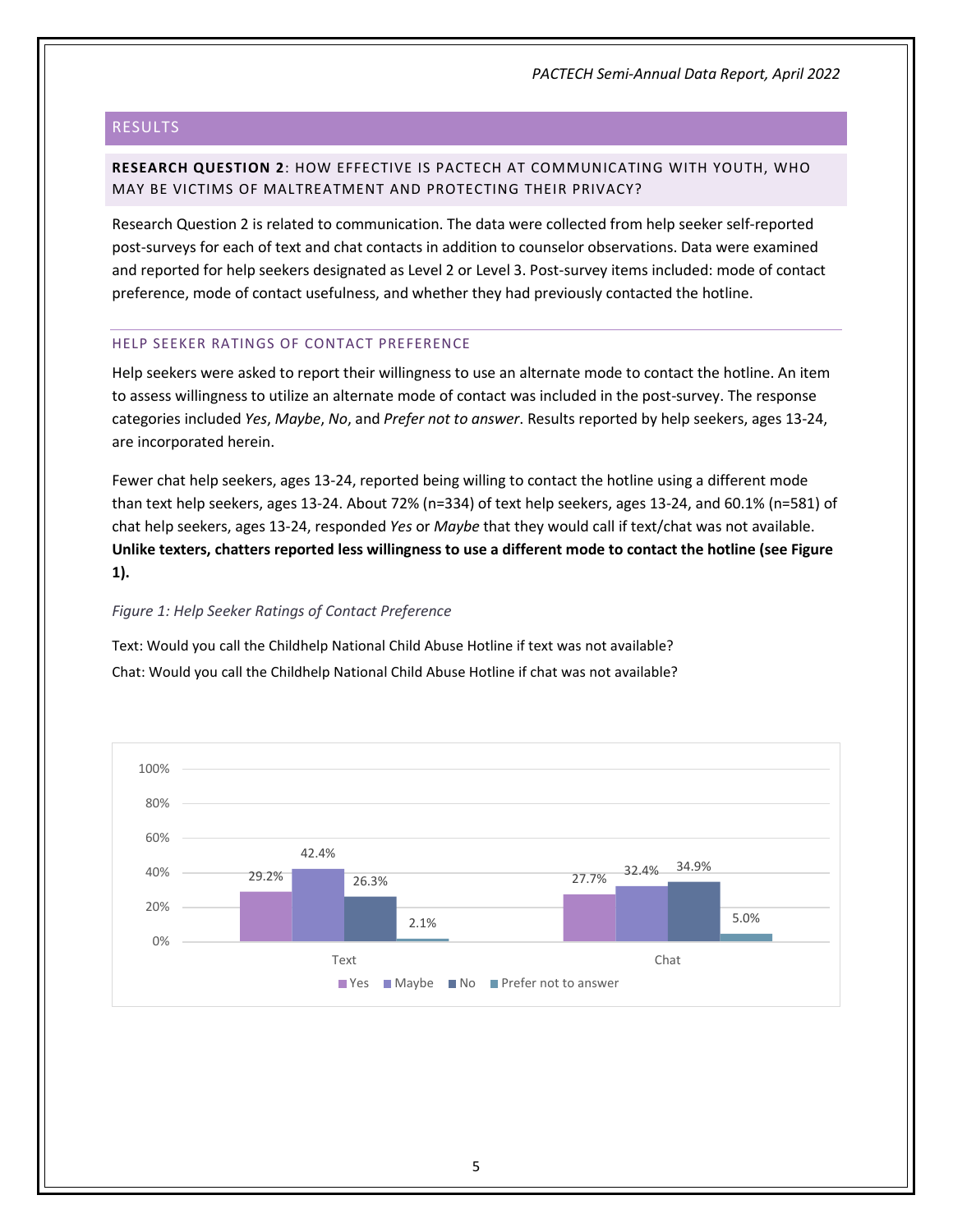# <span id="page-8-0"></span>HELP SEEKER RATINGS FOR MODE OF CONTACT

Help seekers were asked to evaluate if how they contacted the hotline was a good way to get help. An item to evaluate mode of contact was included in the post-survey with response categories of *Yes*, *Maybe*, *No*, and *Prefer not to answer (for text and chat only)*. Results as reported by help seekers, ages 13-24, are included herein.

Overall, text (93.3%, n=447) and chat (88.4%, n=758) help seekers, ages 13-24, reported that using text (for texters) or chat (for chatters) was a good way to get help (*Yes* or *Maybe* response; see Figure 2). **Text and chat help seekers reported that their respective way of reaching out to the hotline was a good way to get help.**

# *Figure 2: Help Seeker Ratings of Mode of Contact*

Text: Was using text a good way for you to get help? Chat: Was using chat a good way for you to get help?

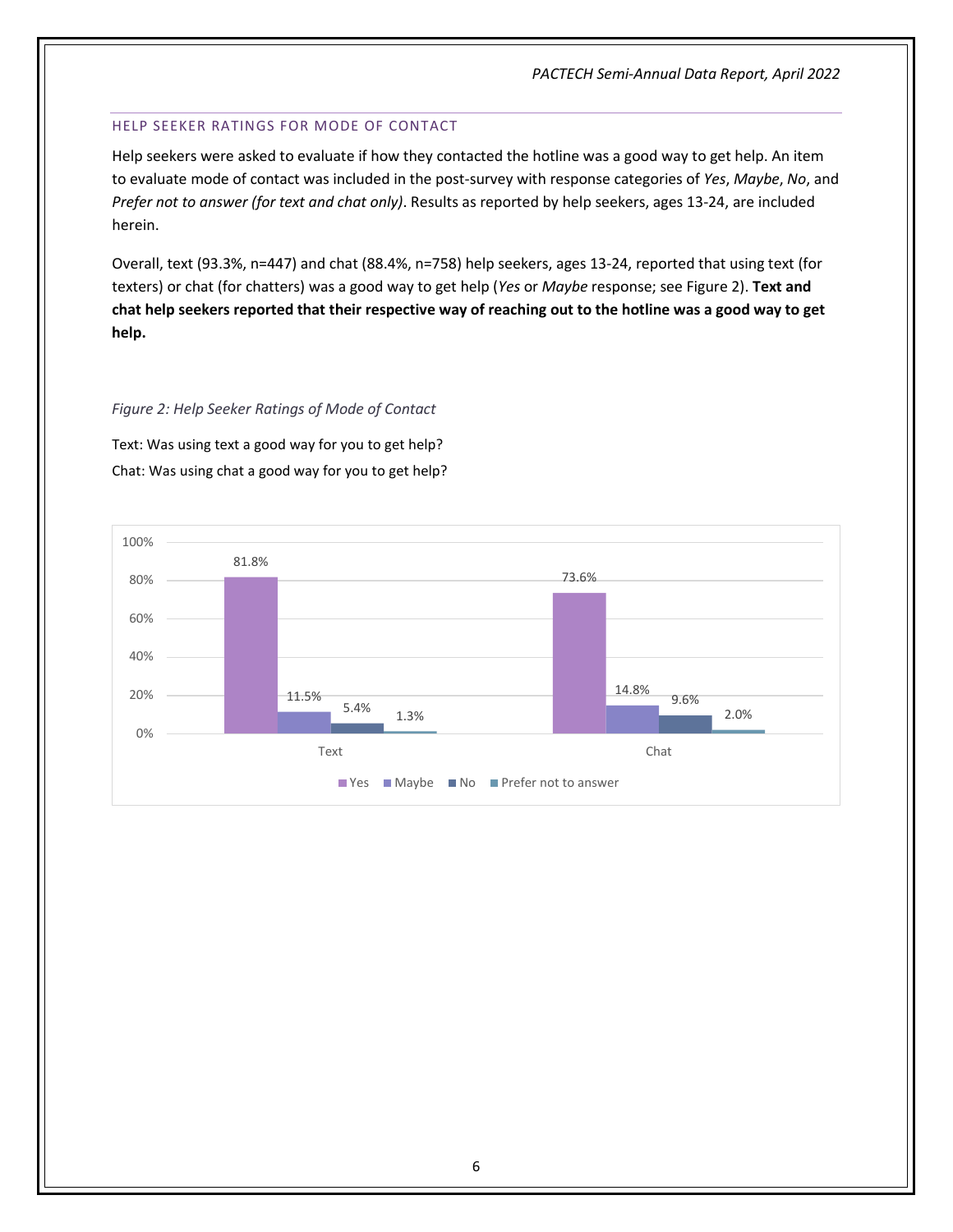# <span id="page-9-0"></span>HELP SEEKER REPORTS OF PREVIOUS UTILIZATION OF THE CHILDHELP HOTLINE

An item was included in the post-survey to assess whether help seekers had previously reached out to the hotline. The response categories included *Yes* (1-3 times or 4 or more times for text and chat) and *No (for text and chat)*. Results as reported by help seekers, ages 13-24, are included herein.

Only 14.8% (n=72) of text whereas 23.1% (n=200) of chat help seekers, ages 13-24, had reached out to the hotline before (i.e., combined responses for *Yes 4+ times* and *Yes: 1-3 times*; see Figure 3). **More chat help seekers had reached out to the hotline previously compared to text help seekers.**

# *Figure 3: Help Seeker Reports of Previous Utilization of the Childhelp Hotline*

Text: Have you reached out to the Childhelp National Child Abuse Hotline before? How many times have you reached out to the Childhelp National Child Abuse Hotline?

Chat: Have you reached out to the Childhelp National Child Abuse Hotline before? How many times have you reached out to the Childhelp National Child Abuse Hotline?

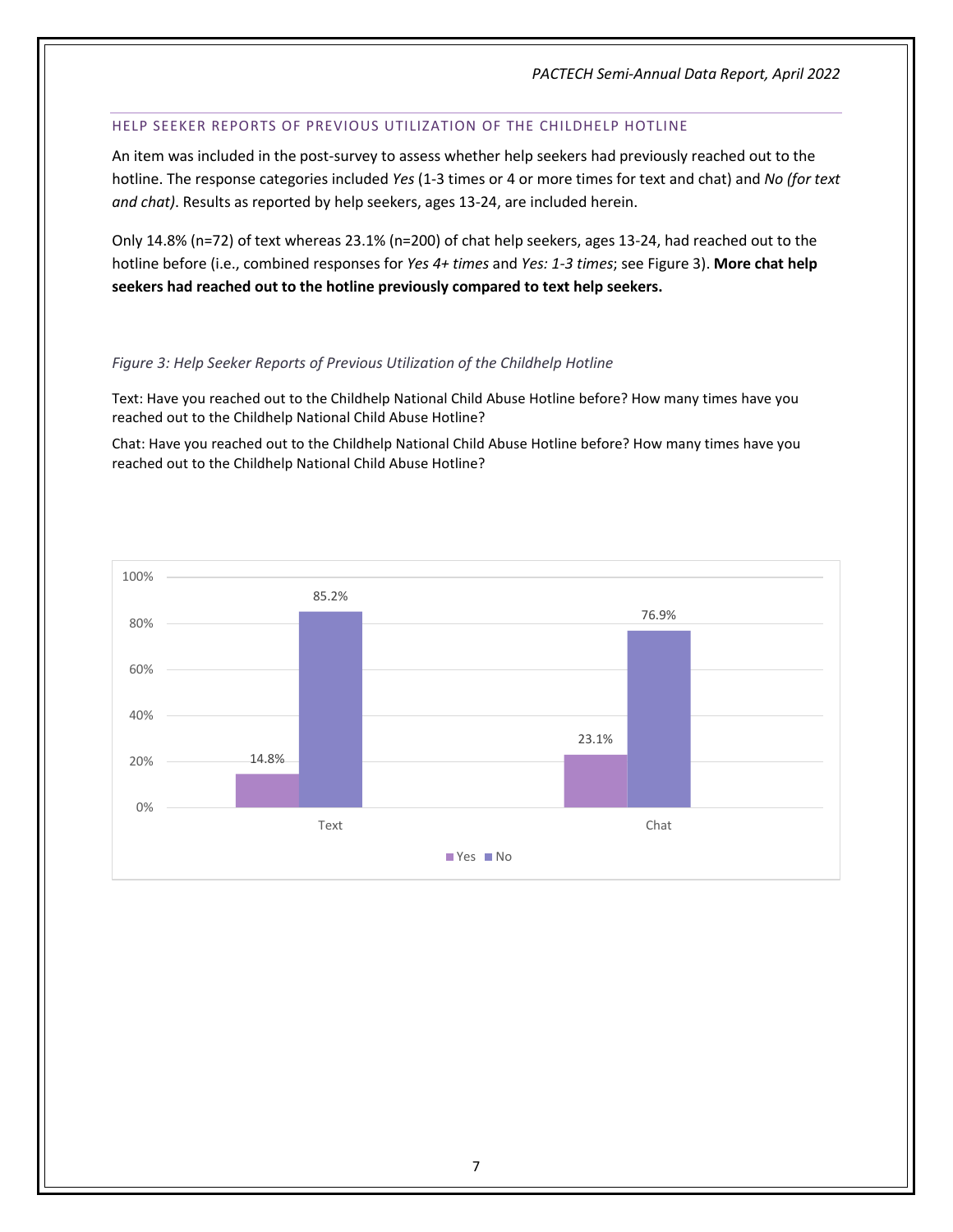<span id="page-10-0"></span>**RESEARCH QUESTION 3:** HOW EFFECTIVE IS PACTECH AT ENGAGING WITH YOUTH TO BUILD SKILLS, PROVIDE RESOURCES AND INFORMATION TO MEET THE NEED FOR WHICH THEY SOUGHT HELP?

Research Question 3 pertained to whether PACTECH is engaging youth to build skills and whether PACTECH provides resources needed. The data were collected from help seeker self-reported post-surveys for each of the two modes of contact (text and chat). Data were examined and reported for only those help seekers designated as Level 2 or Level 3. Post-survey items included assessing decreased stress, increased hopefulness, increased preparedness, and gained information.

#### <span id="page-10-1"></span>**STRESS**

Stress reduction following contact with PACTECH was evaluated. An item regarding stress was included in the post-survey with response categories of *Yes*, *Maybe*, *No*, and *Prefer not to answer*. Results as reported by help seekers, ages 13-24, are included herein. Additionally, under Research Question 3, there was an outcome objective for PACTECH regarding decreasing stress, which stated that 65% of help seekers who complete a post-survey reported that their stress level decreased after the session.

# **The outcome objective was exceeded, with more than 65% of help seekers reporting decreased stress after the session.**

The majority of text (70.4%, n=337) and chat (70.0%, n=600) help seekers, ages 13-24, reported feeling less stress after the text or chat session (i.e., *Yes* or *Maybe* response; see Figure 4). **Most help seekers, ages 13- 24, reported feeling less stress after the session. Text and chat help seekers reported similar levels of stress relief after contacting the hotline.**

#### *Figure 4: Stress*

Text: Do you feel less stress after this text session?

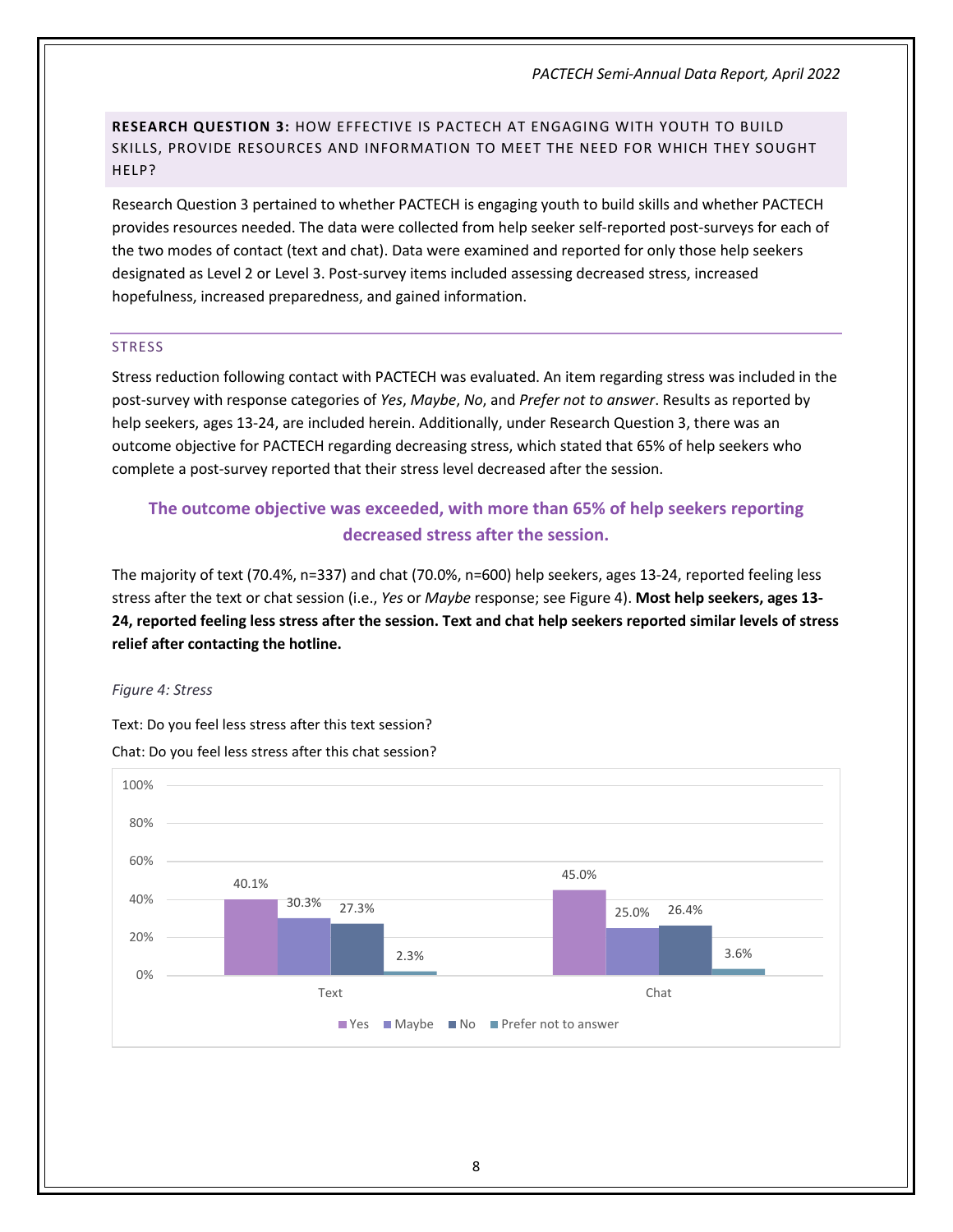#### <span id="page-11-0"></span>HOPEFUL

Help seeker hopefulness following contact with PACTECH was evaluated. An item measuring hopefulness was included in the post-survey with response categories of *A lot*, *A little*, *Not at a*ll, and *Prefer not to answer*. Results as reported by help seekers, ages 13-24, are included herein. Additionally, under Research Question 3, an outcome objective for PACTECH regarding increasing hopefulness stated that 65% of help seekers who complete a post-survey would report their hopefulness increased after the session.

# **The outcome objective was exceeded, with more than 65% of help seekers reporting increased hopefulness after the session.**

More than three-fourths of text (85.0%, n=413) and chat (80.7%, n=705) help seekers, ages 13-24, reported feeling more positive or hopeful after the session (i.e., *A lot* and *A little*; see Figure 5). More text help seekers, ages 13-24, reported feeling more positive or hopeful after contacting the hotline than chat help seekers. **Most help seekers (i.e., text and chat) reported increased hopefulness after the session.**

#### *Figure 5: Hopeful*

Text: Do you feel more positive or hopeful after this text session? Chat: Do you feel more positive or hopeful after this chat session?

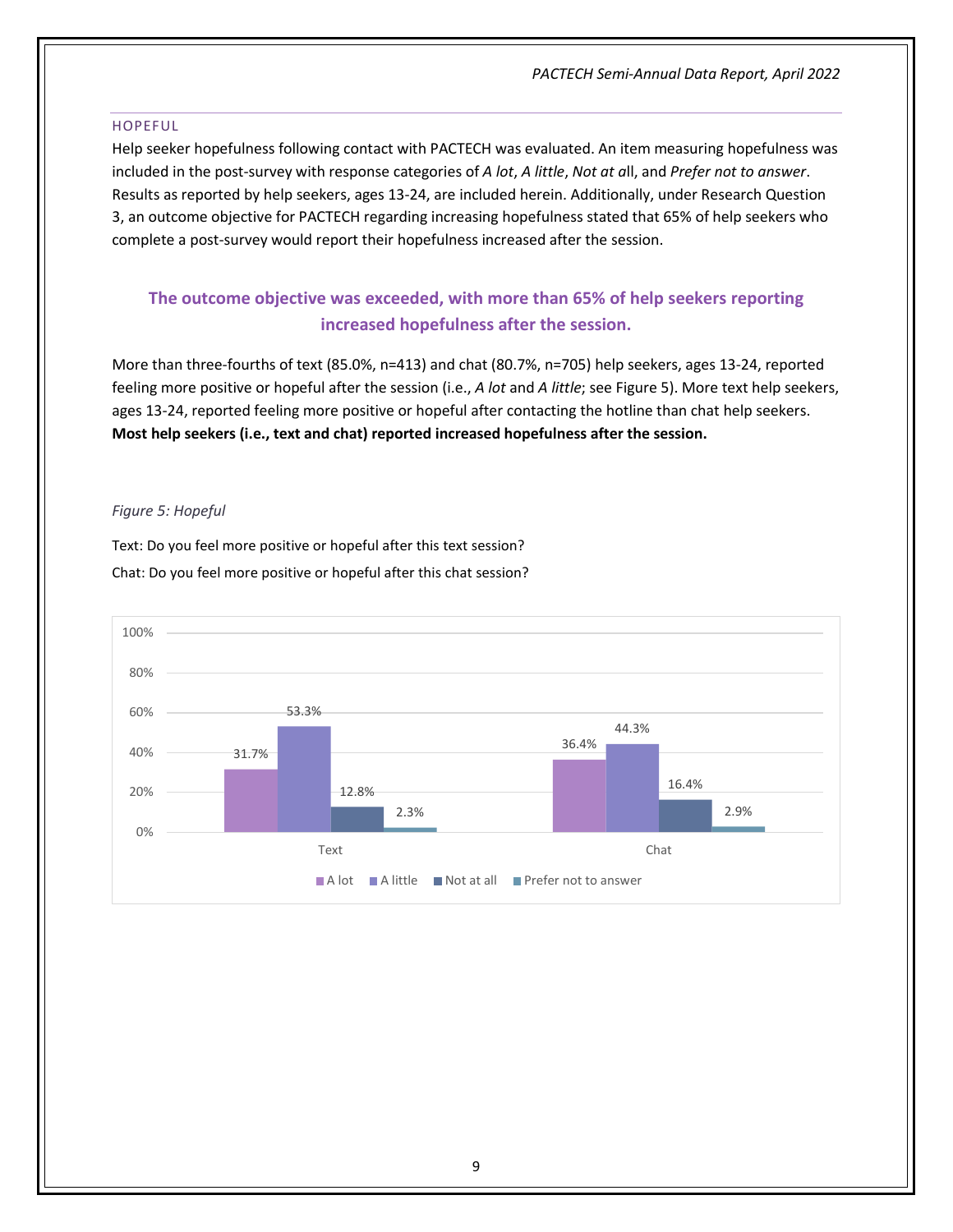#### <span id="page-12-0"></span>BETTER PREPARED

Help seekers, ages 13-24, were asked to report if they felt better prepared to deal with the situation after contacting the hotline. An item measuring preparedness was included in the post-survey with a scale of *A lot*, *A little*, *Not at all*, and *Prefer not to answer*. Results for text and chat help seeker groups are reported herein.

Over three-fourths of the text (77.2%, n= 369) and chat (75.6%, n= 634) help seekers, ages 13-24, reported feeling better prepared to deal with the situation after the session (i.e., *A lot* or *A little* response; see Figure 6). **Most help seekers, ages 13-24, reported feeling better prepared after contacting the hotline. Text and chat help seekers reported similar levels of being prepared after contacting the hotline.**

#### *Figure 6: Better Prepared*

Text: Do you feel better prepared to deal with the situation after this text session? Chat: Do you feel better prepared to deal with the situation after this chat session?

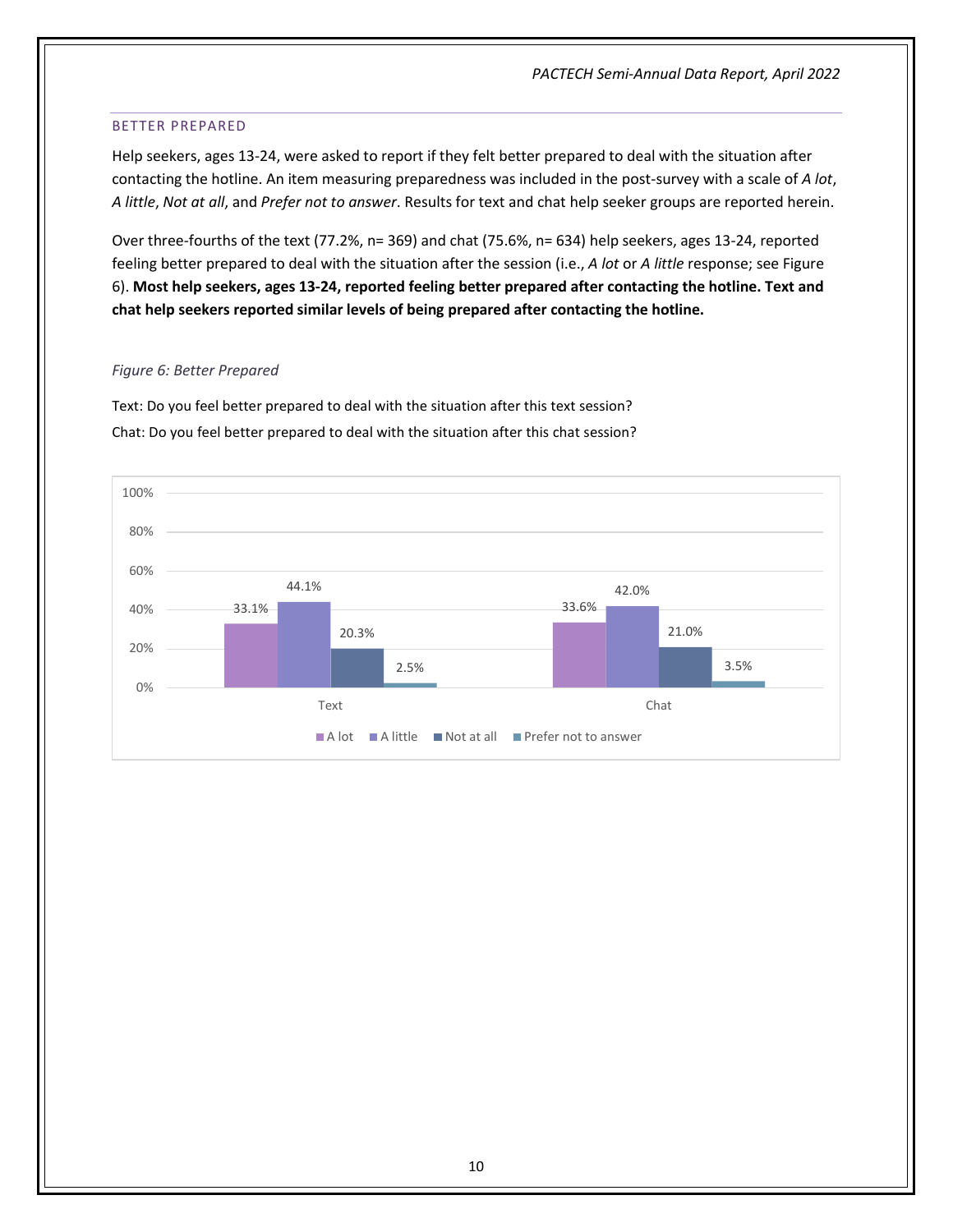### <span id="page-13-0"></span>INFORMATION RECEIVED

A post-survey item measured whether help seekers received the information they needed from the session. The response categories included *A lot, A little*, *Not at all,* and *Prefer not to answer*. Responses from help seekers, ages 13-24, are summarized herein.

The large majority of text (91.5%, n=441) and chat (85.0%, n=737) help seekers, ages 13-24, reported getting the information they needed from the session with the hotline as reported by *A lot* or *A little* (see Figure 7). **Both text and chat help seekers, ages 13-24, reported receiving the information they needed from the hotline session.**

# *Figure 7: Information*

Text: Did you get the information you needed from this text session? Chat: Did you get the information you needed from this chat session?

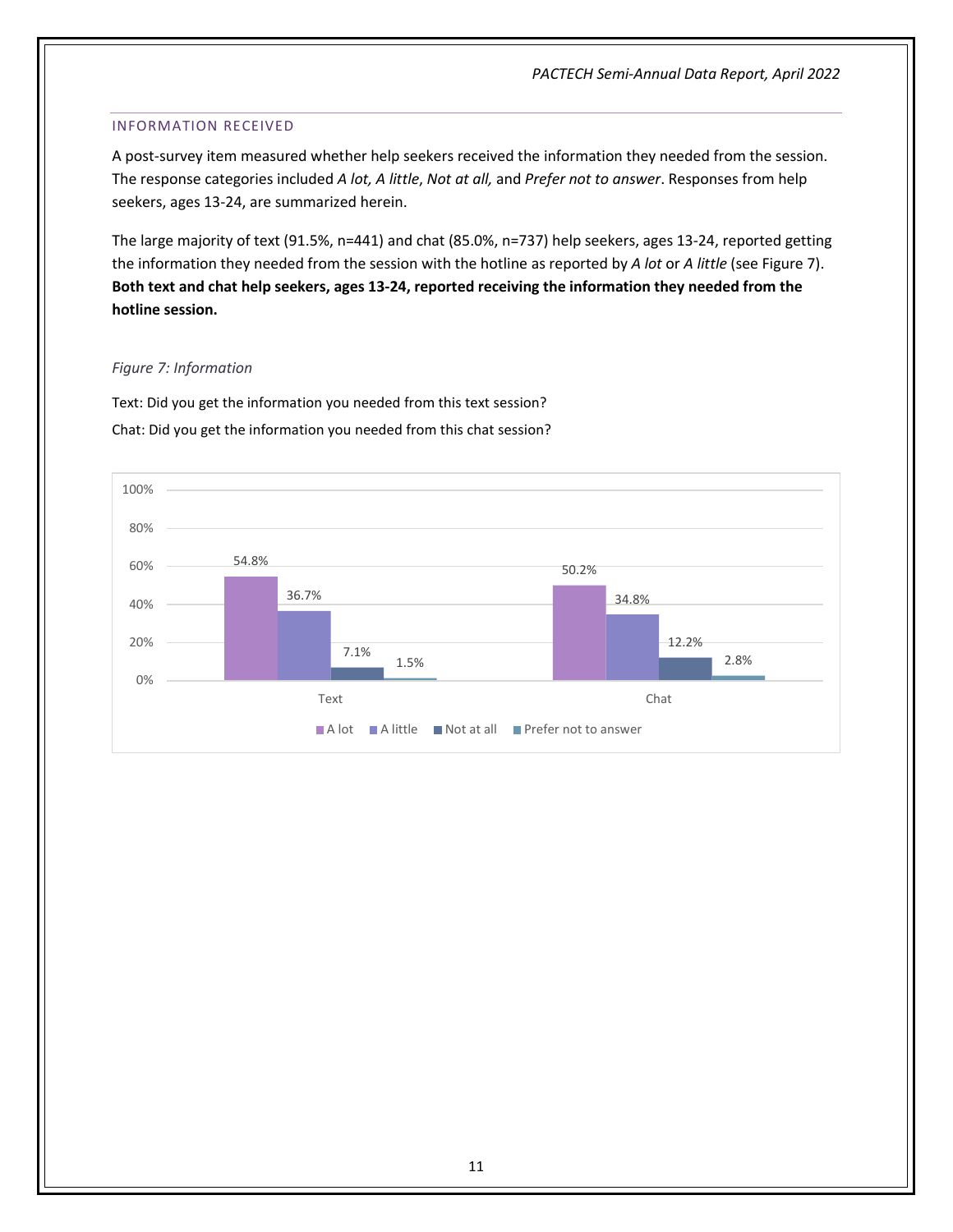<span id="page-14-0"></span>**RESEARCH QUESTION 4:** WHAT ARE THE DEMOGRAPHIC CHARACTERISTICS AND PRESENTING ISSUES OF HELP SEEKERS THAT USE A TEXT AND CHAT FEATURE OF A CHILD MALTREATMENT HOTLINE?

Research Question 4 pertained to gaining an understanding of help seekers' demographics and primary needs. The data were collected from help seeker self-reported pre and post-surveys for each of the two modes of contact (text and chat). Data were examined and reported for only those help seekers designated as Level 2 or Level 3. Data included items such as contact mode, contact time, age, gender, race and ethnicity, state, category of help seeker, how help seekers learned about the hotline, post-survey response percentage, and presenting issues.

# <span id="page-14-1"></span>DEMOGRAPHICS

There were 1,366 total post-surveys with intervention Level 2 or 3 from help seekers in the target population, ages 13-24, that were initiated with the Childhelp National Child Abuse Hotline during Phase 2 of the project. The post-survey responses represented 488 text sessions and 878 chat sessions for these help seekers who served as the respondents for this report.

# <span id="page-14-2"></span>*Contact Time*

Contact time was calculated for each session with help seekers, ages 13-24 (see Figure 8):

- Text average contact time was 37.6 minutes (SD=24.6; median=31.0 minutes; range 4 to 130 minutes).
- Chat average contact time was 40.5 minutes (SD=25.0; median=34.5 minutes; range 3 to 143 minutes).

# **Chat sessions averaged longer than text sessions.**

*Figure 8: Average Length of Contact in Minutes*

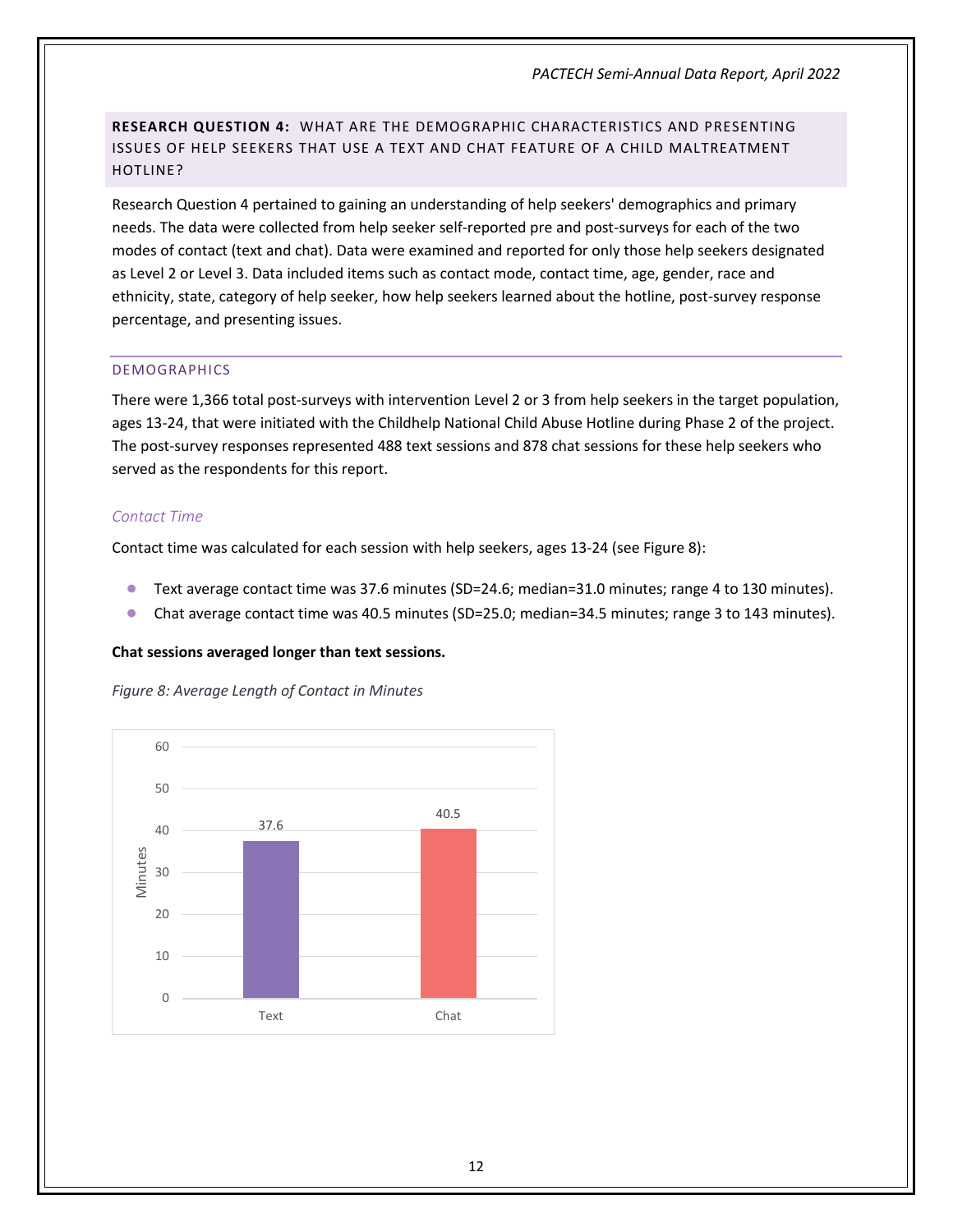# <span id="page-15-0"></span>*Age*

For help seekers ages 13-24, age was collected in two formats. Text and chat help seeker age was reported by help seekers in an open-ended pre-survey age item and was then categorized by counselors for ease of comparison (see Figure 9). The target age range for the project was 13-24 years. **Chat help seekers were younger than text help seekers (i.e., ages 13-17 years).** The following is a breakout of ages by contact mode:

- Text ages: 13-17 (76.4%, n=373) and 18-24 (23.6%, n=115)
	- o Average age was 16.2 years (SD=2.7; median=16; mode=15)
- Chat ages: 13-17 (87.0%, n=764) and 18-24 (13.0%, n=114)
	- o Average age was 15.7 years (SD=2.3; median=15; mode=16)



# *Figure 9: Age by Mode*

# <span id="page-15-1"></span>*Gender*

For help seekers' ages 13-24, gender was collected in two formats. Gender was reported by text and chat help seekers in an open-ended pre-survey gender item (Figure 10). The following is a breakout of gender by contact mode.

- Text gender: Female (63.5%, n=310), Male (18.6%, n=91), Gender Expansive (13.1%, n=64), and Unknown (4.7%, n=23)
- Chat gender: Female (55.7%, n=489), Male (20.8%, n=183), Gender Expansive (18.1%, n=159), and Unknown (5.4%, n=47)

**Most text and chat help seekers, ages 13-24, reported being female. Additionally, chat help seekers, ages 13-24, reported "Gender Expansive" more than text help seekers.**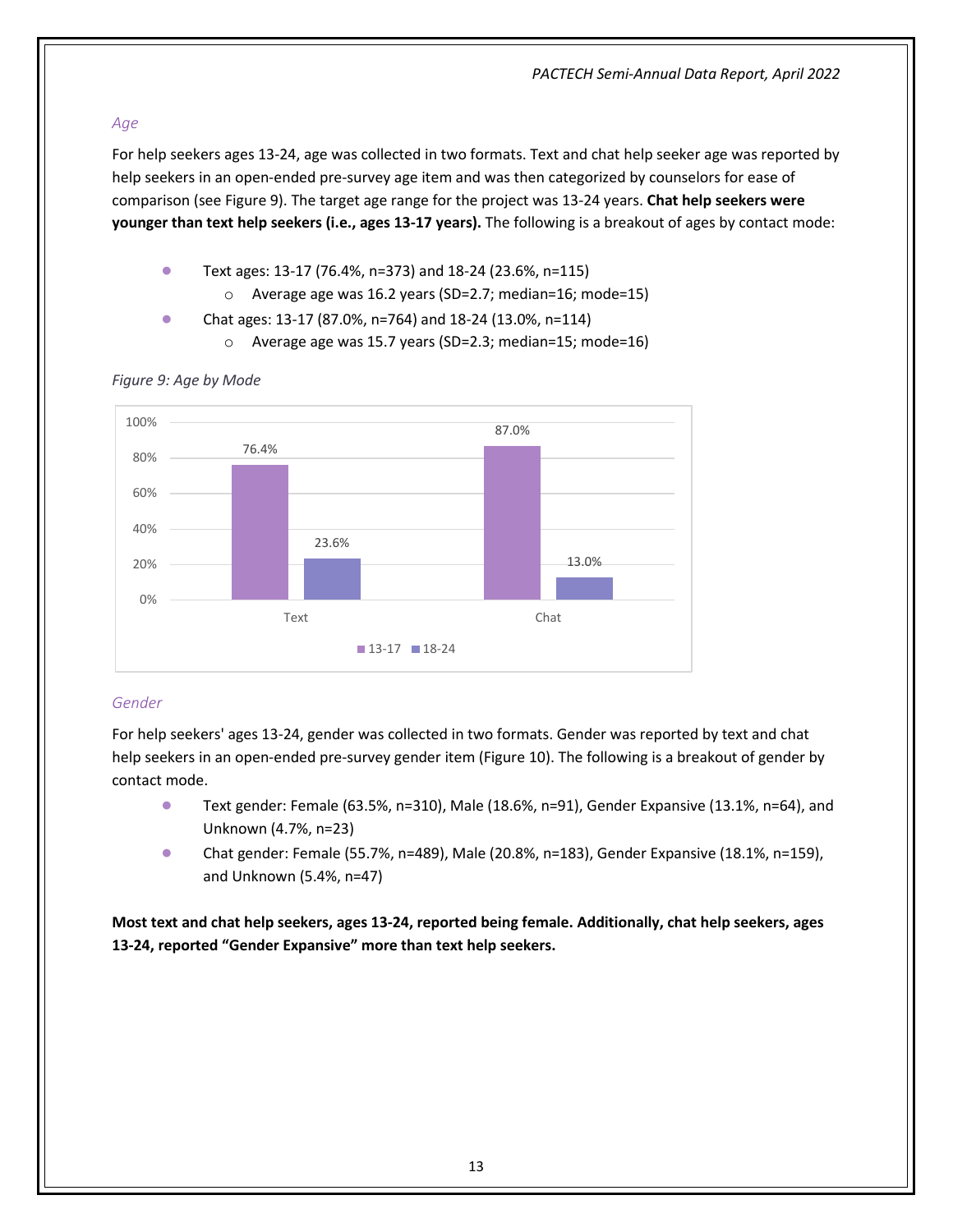

#### *Figure 10: Gender by Mode*

# <span id="page-16-0"></span>*Race and Ethnicity*

For help seekers, ages 13-24, ethnicity was collected from a post-survey item where a list of race and ethnicity categories was presented to help seekers: *White*, *Black* or *African American*, *Hispanic*, *Asian*, *American Indian* or *Alaska Native*, *Native Hawaiian* or *Other Pacific Islander*, *Multi-Racial, Other,* or *Prefer not to answer*. **Text and chat help seekers, ages 13-24, reported similar percentages for each category. The four categories with the highest percentages were White ethnicity (47.9% and 46.3%, respectively), Black or African American ethnicity (14.9% and 14.1%) Hispanic ethnicity (11.2% and 10.0%, respectively) and Multi-Racial (9.0% and 10.8%, respectively; see Table 2).** 

<span id="page-16-1"></span>

|  |  |  |  | Table 2: Race and Ethnicity by Mode |  |  |
|--|--|--|--|-------------------------------------|--|--|
|--|--|--|--|-------------------------------------|--|--|

| Race/Ethnicity                                             |       | <b>Chat</b><br><b>Text</b> |       |                | All     |         |  |
|------------------------------------------------------------|-------|----------------------------|-------|----------------|---------|---------|--|
|                                                            | %     | #                          | %     | #              | Total % | Total # |  |
| White                                                      | 47.9% | 219                        | 46.3% | 379            | 46.9%   | 598     |  |
| <b>Black or African American</b>                           | 14.9% | 68                         | 14.1% | 115            | 14.4%   | 183     |  |
| Hispanic                                                   | 11.2% | 51                         | 10.0% | 82             | 10.4%   | 133     |  |
| <b>Multi-Racial</b>                                        | 9.0%  | 41                         | 10.8% | 88             | 10.1%   | 129     |  |
| Prefer not to answer                                       | 7.0%  | 32                         | 8.1%  | 66             | 7.7%    | 98      |  |
| Asian                                                      | 5.9%  | 27                         | 7.9%  | 65             | 7.2%    | 92      |  |
| Other                                                      | 1.5%  | $\overline{7}$             | 1.3%  | 11             | 1.4%    | 18      |  |
| American Indian or Alaska Native                           | 2.0%  | 9                          | 0.9%  | $\overline{7}$ | 1.3%    | 16      |  |
| <b>Native Hawaiian or Other Pacific</b><br><b>Islander</b> | 0.7%  | 3                          | 0.6%  | 5              | 0.6%    | 8       |  |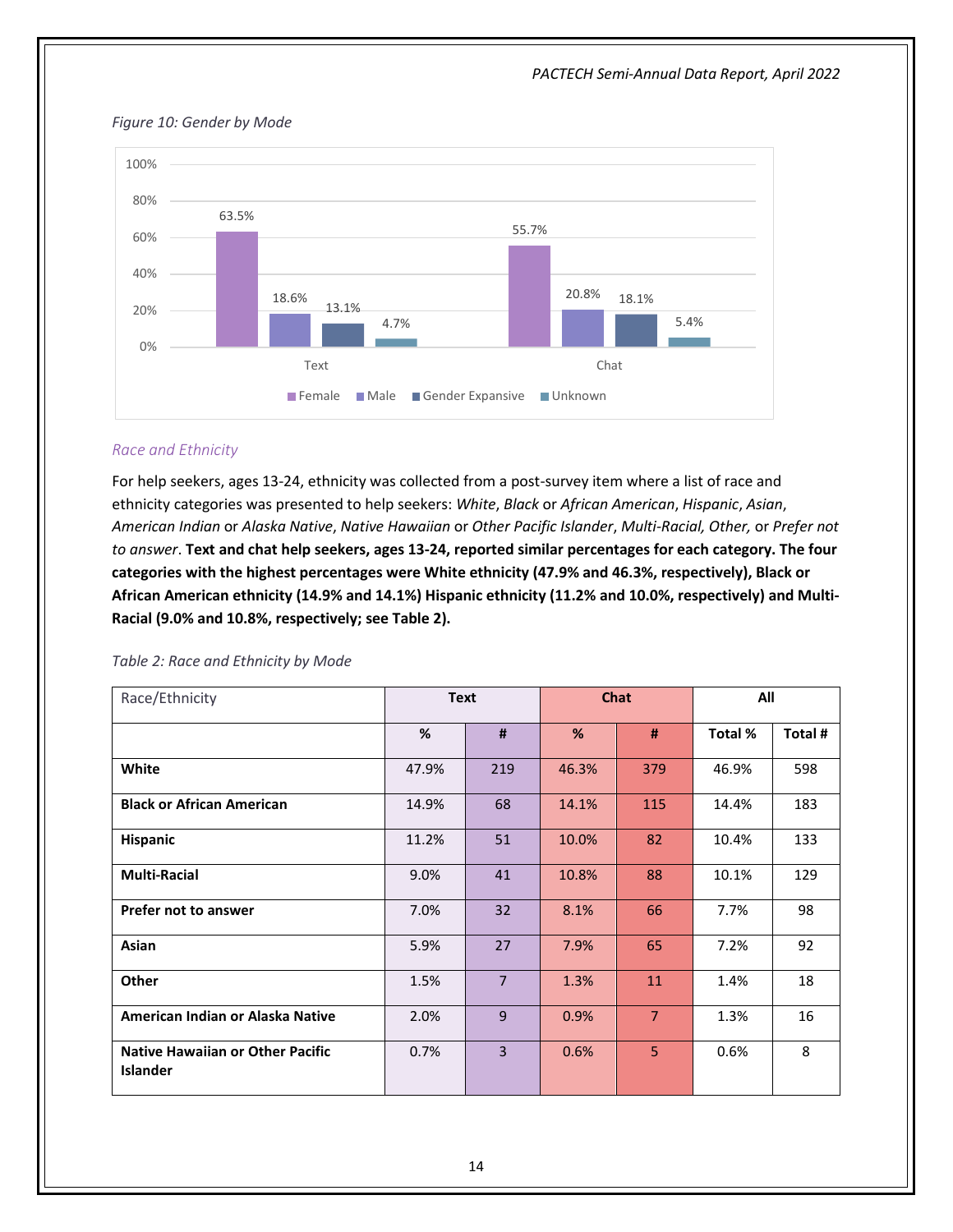### <span id="page-17-0"></span>*State*

Information about the state from which the help seeker was contacting the hotline was collected. Text and chat help seekers were asked their state in the pre-survey items. Counselors coded all help seekers' responses to this question into a state variable with a drop-down list. **California was the most frequently reported state by all help seekers** (see Table 3; most frequently reported state in bold font).

|                     | <b>Text</b> |                         | <b>Chat</b> |                  | All  |                |
|---------------------|-------------|-------------------------|-------------|------------------|------|----------------|
| <b>State</b>        | $\%$        | #                       | %           | #                | %    | #              |
| Alabama (AL)        | 2.5%        | 12                      | 1.5%        | 13               | 1.8% | 25             |
| Alaska (AK)         | 0.6%        | $\overline{3}$          | 0.2%        | $\overline{2}$   | 0.4% | 5              |
| Arizona (AZ)        | 2.0%        | 10                      | 1.1%        | 10               | 1.5% | 20             |
| Arkansas (AR)       | 0.6%        | $\overline{\mathbf{3}}$ | 0.7%        | 6                | 0.7% | 9              |
| California (CA)     | 10.2%       | 50                      | 8.1%        | 71               | 8.9% | 121            |
| Colorado (CO)       | 1.8%        | 9                       | 3.0%        | 26               | 2.6% | 35             |
| Connecticut (CT)    | 1.4%        | $\overline{7}$          | 1.5%        | 13               | 1.5% | 20             |
| Delaware (DE)       | 0.0%        | $\mathbf 0$             | 0.2%        | 2 <sup>2</sup>   | 0.1% | $\overline{2}$ |
| Florida (FL)        | 5.9%        | 29                      | 4.3%        | 38               | 4.9% | 67             |
| Georgia (GA)        | 3.3%        | 16                      | 3.2%        | 28               | 3.2% | 44             |
| Hawaii (HI)         | 0.8%        | $\overline{4}$          | 0.2%        | $\overline{2}$   | 0.4% | 6              |
| Idaho (ID)          | 0.4%        | $\overline{2}$          | 0.7%        | $6\phantom{a}$   | 0.6% | 8              |
| Illinois (IL)       | 1.2%        | $6\phantom{a}$          | 2.5%        | 22               | 2.0% | 28             |
| Indiana (IN)        | 2.5%        | 12                      | 2.2%        | 19               | 2.3% | 31             |
| lowa (IA)           | 0.8%        | $\overline{\mathbf{4}}$ | 0.5%        | 4                | 0.6% | 8              |
| Kansas (KS)         | 0.8%        | $\overline{\mathbf{4}}$ | 0.9%        | 8                | 0.9% | 12             |
| Kentucky (KY)       | 1.2%        | 6                       | 0.8%        | $\overline{7}$   | 1.0% | 13             |
| Louisiana (LA)      | 0.2%        | $\mathbf{1}$            | 0.8%        | $\overline{7}$   | 0.6% | 8              |
| Maine (ME)          | 0.2%        | $\mathbf{1}$            | 0.1%        | $\mathbf{1}$     | 0.1% | $\overline{2}$ |
| Maryland (MD)       | 2.9%        | 14                      | 4.6%        | 40               | 4.0% | 54             |
| Massachusetts (MA)  | 1.4%        | $\overline{7}$          | 1.4%        | 12               | 1.4% | 19             |
| Michigan (MI)       | 4.3%        | 21                      | 2.6%        | 23               | 3.2% | 44             |
| Minnesota (MN)      | 0.6%        | $\overline{\mathbf{3}}$ | 1.6%        | 14               | 1.2% | 17             |
| Mississippi (MS)    | 1.4%        | $\overline{7}$          | 0.8%        | $\overline{7}$   | 1.0% | 14             |
| Missouri (MO)       | 2.5%        | 12                      | 0.7%        | 6                | 1.3% | 18             |
| Montana (MT)        | 0.4%        | 2 <sup>2</sup>          | 0.6%        | 5                | 0.5% | $\overline{7}$ |
| Nebraska (NE)       | 1.0%        | 5                       | 0.7%        | $\boldsymbol{6}$ | 0.8% | 11             |
| Nevada (NV)         | 1.0%        | 5                       | 0.8%        | $\overline{7}$   | 0.9% | $12 \text{ }$  |
| New Hampshire (NH)  | 0.2%        | $\mathbf{1}$            | 0.5%        | 4                | 0.4% | 5              |
| New Jersey (NJ)     | 2.0%        | 10                      | 2.2%        | 19               | 2.1% | 29             |
| New Mexico (NM)     | 1.0%        | 5                       | 0.7%        | 6                | 0.8% | 11             |
| New York (NY)       | 5.7%        | 28                      | 4.1%        | 36               | 4.7% | 64             |
| North Carolina (NC) | 2.5%        | 12                      | 5.0%        | 44               | 4.1% | 56             |

#### <span id="page-17-1"></span>*Table 3: State by Mode*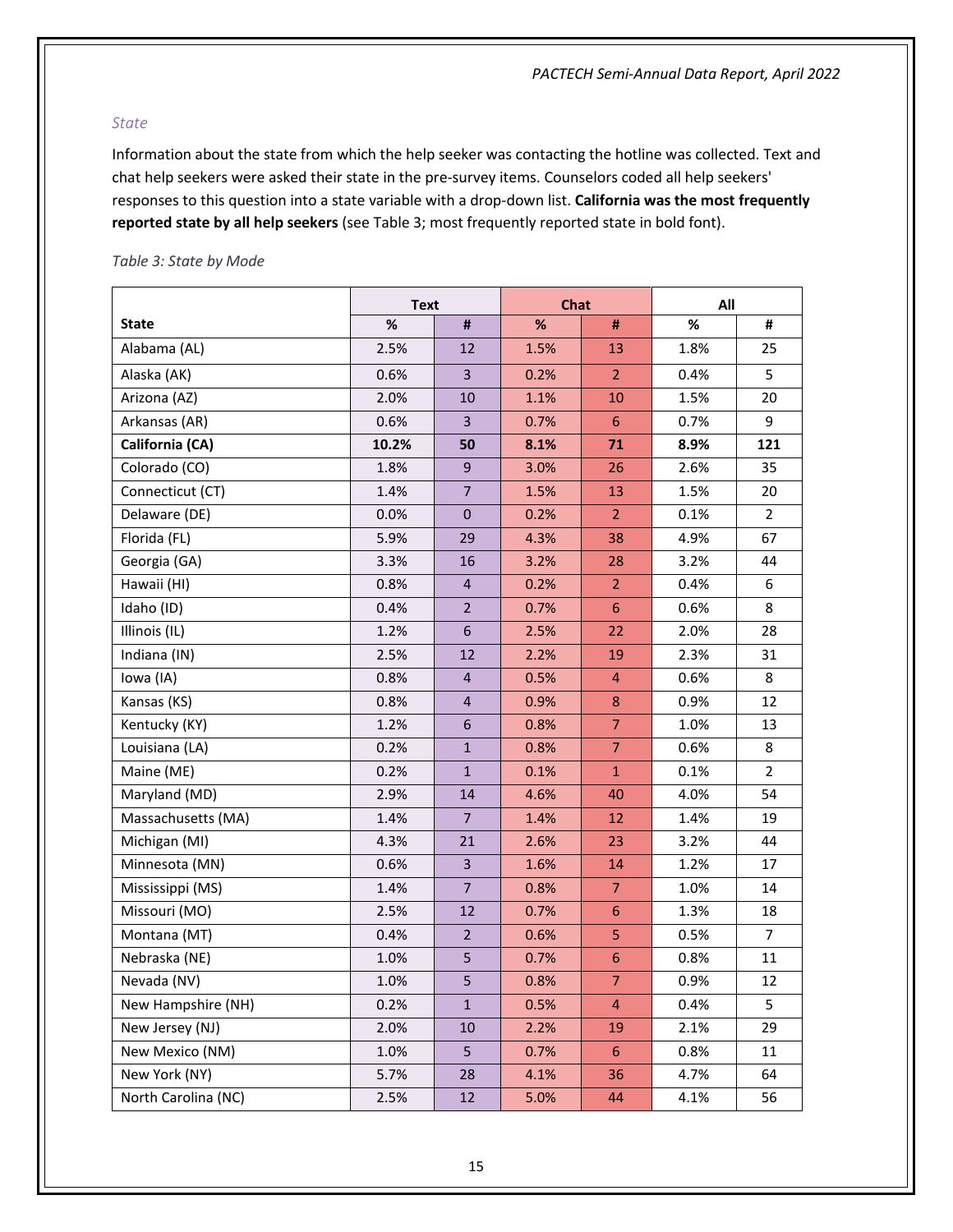|                     | <b>Text</b> |                | Chat  |              | All  |                |  |
|---------------------|-------------|----------------|-------|--------------|------|----------------|--|
| <b>State</b>        | $\%$        | #              | %     | #            | %    | #              |  |
| North Dakota (ND)   | 0.0%        | $\mathbf 0$    | 0.1%  | $\mathbf{1}$ | 0.1% | $\mathbf{1}$   |  |
| Ohio (OH)           | 4.1%        | 20             | 3.6%  | 32           | 3.8% | 52             |  |
| Oklahoma (OK)       | 0.6%        | 3              | 1.0%  | 9            | 0.9% | 12             |  |
| Oregon (OR)         | 1.6%        | 8              | 1.3%  | 11           | 1.4% | 19             |  |
| Out of USA          | 1.8%        | 9              | 2.4%  | 21           | 2.2% | 30             |  |
| Pennsylvania (PA)   | 3.3%        | 16             | 3.5%  | 31           | 3.4% | 47             |  |
| Rhode Island (RI)   | 0.4%        | $\overline{2}$ | 0.0%  | $\Omega$     | 0.1% | $\overline{2}$ |  |
| South Carolina (SC) | 1.0%        | 5              | 1.3%  | 11           | 1.2% | 16             |  |
| South Dakota (SD)   | 0.2%        | $\mathbf{1}$   | 0.0%  | $\mathbf{0}$ | 0.1% | $\mathbf{1}$   |  |
| Tennessee (TN)      | 1.6%        | 8              | 0.9%  | 8            | 1.2% | 16             |  |
| Texas (TX)          | 8.0%        | 39             | 6.3%  | 55           | 6.9% | 94             |  |
| Unknown             | 2.3%        | 11             | 12.0% | 105          | 8.5% | 116            |  |
| Utah (UT)           | 1.6%        | 8              | 1.0%  | 9            | 1.2% | 17             |  |
| Vermont (VT)        | 0.0%        | $\mathbf 0$    | 0.1%  | $\mathbf{1}$ | 0.1% | $\mathbf{1}$   |  |
| Virginia (VA)       | 3.7%        | 18             | 3.0%  | 26           | 3.2% | 44             |  |
| Washington (WA)     | 3.7%        | 18             | 2.6%  | 23           | 3.0% | 41             |  |
| West Virginia (WV)  | 0.4%        | $\overline{2}$ | 0.6%  | 5            | 0.5% | $\overline{7}$ |  |
| Wisconsin (WI)      | 1.4%        | $\overline{7}$ | 1.8%  | 16           | 1.7% | 23             |  |
| Wyoming (WY)        | 0.4%        | $\overline{2}$ | 0.0%  | $\mathbf 0$  | 0.1% | $\overline{2}$ |  |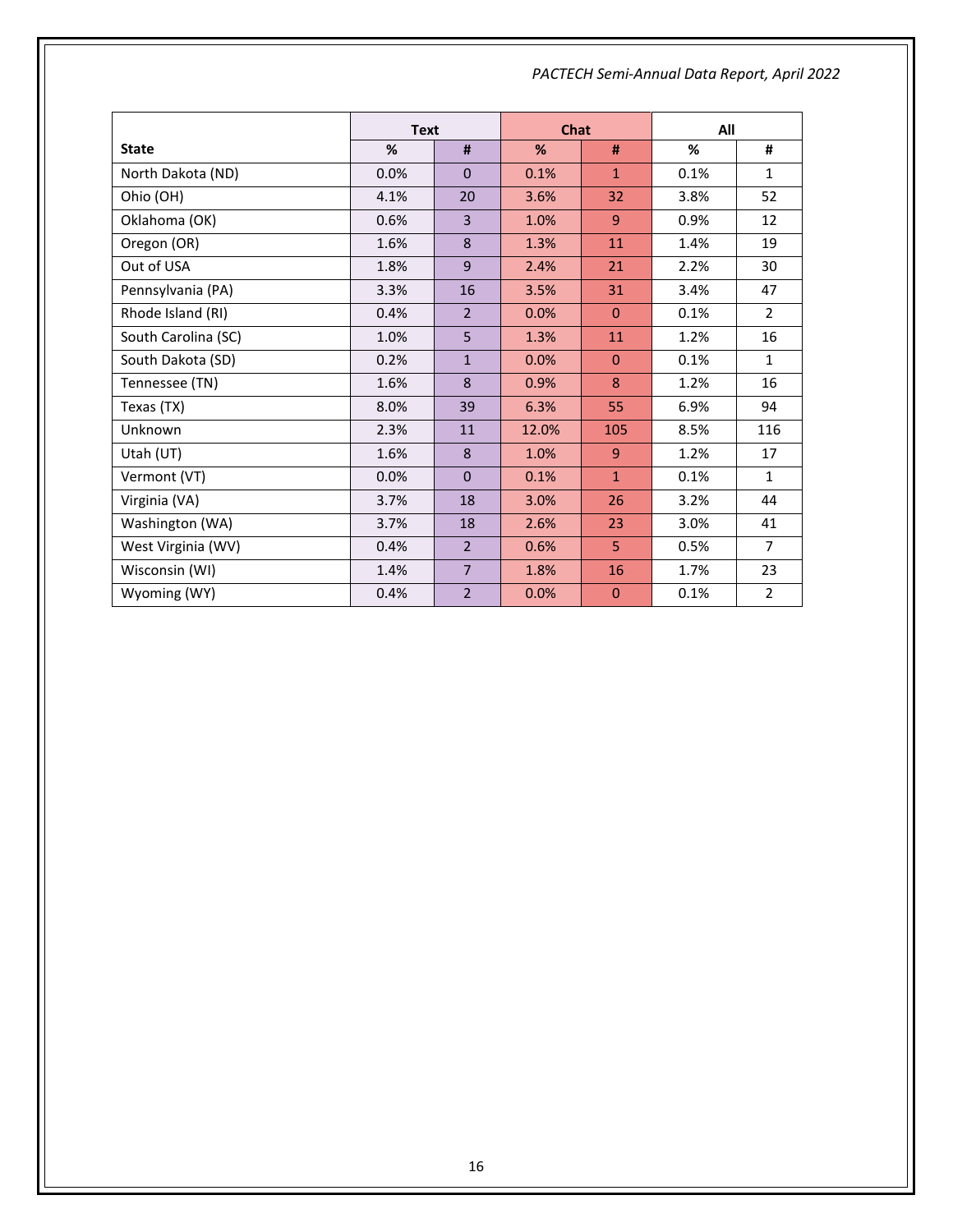# <span id="page-19-0"></span>*Category of Help Seeker*

For help seekers, ages 13-24, information about the how the help seeker was best categorized was collected and coded by counselors for all modes of contact. The top three most frequently reported categories are highlighted in bold font in Table 4. **For text and chat, the top three most reported categories were abused child, distressed child (not abused child), and friend (see Table 4).** 

<span id="page-19-1"></span>

|  | Table 4: Category of Help Seeker by Mode |  |  |  |
|--|------------------------------------------|--|--|--|
|  |                                          |  |  |  |

|                                               | <b>Text</b> |                | <b>Chat</b> |                | All   |                |
|-----------------------------------------------|-------------|----------------|-------------|----------------|-------|----------------|
| Category                                      | $\%$        | #              | %           | #              | $\%$  | #              |
| <b>Abused Child</b>                           | 45.3%       | 221            | 62.1%       | 545            | 56.1% | 766            |
| <b>Distressed Child (NOT</b><br>abused child) | 12.7%       | 62             | 15.5%       | 136            | 14.5% | 198            |
| Friend                                        | 18.9%       | 92             | 10.3%       | 90             | 13.3% | 182            |
| Adult Survivor                                | 3.9%        | 19             | 3.0%        | 26             | 3.3%  | 45             |
| Relative                                      | 4.7%        | 23             | 2.1%        | 18             | 3.0%  | 41             |
| Other                                         | 3.9%        | 19             | 2.4%        | 21             | 2.9%  | 40             |
| Unknown                                       | 3.7%        | 18             | 1.3%        | 11             | 2.1%  | 29             |
| Sibling                                       | 2.0%        | 10             | 1.8%        | 16             | 1.9%  | 26             |
| Bystander                                     | 2.3%        | 11             | 0.5%        | 4              | 1.1%  | 15             |
| Neighbor                                      | 1.4%        | $\overline{7}$ | 0.5%        | $\overline{4}$ | 0.8%  | 11             |
| Parent                                        | 0.6%        | $\overline{3}$ | 0.5%        | $\overline{4}$ | 0.5%  | $\overline{7}$ |
| Day Care                                      | 0.4%        | $\overline{2}$ | 0.0%        | $\overline{0}$ | 0.1%  | $\overline{2}$ |
| Repeat-chronic                                | 0.0%        | $\mathbf{0}$   | 0.1%        | $\mathbf{1}$   | 0.1%  | $\mathbf{1}$   |
| Healthcare worker                             | 0.2%        | $\mathbf{1}$   | 0.0%        | $\mathbf 0$    | 0.1%  | $\mathbf{1}$   |
| <b>Foster Care Provider</b>                   | 0.0%        | $\pmb{0}$      | 0.1%        | $\mathbf{1}$   | 0.1%  | $\mathbf{1}$   |
| Guardian                                      | 0.0%        | $\pmb{0}$      | 0.1%        | $\mathbf{1}$   | 0.1%  | $\mathbf{1}$   |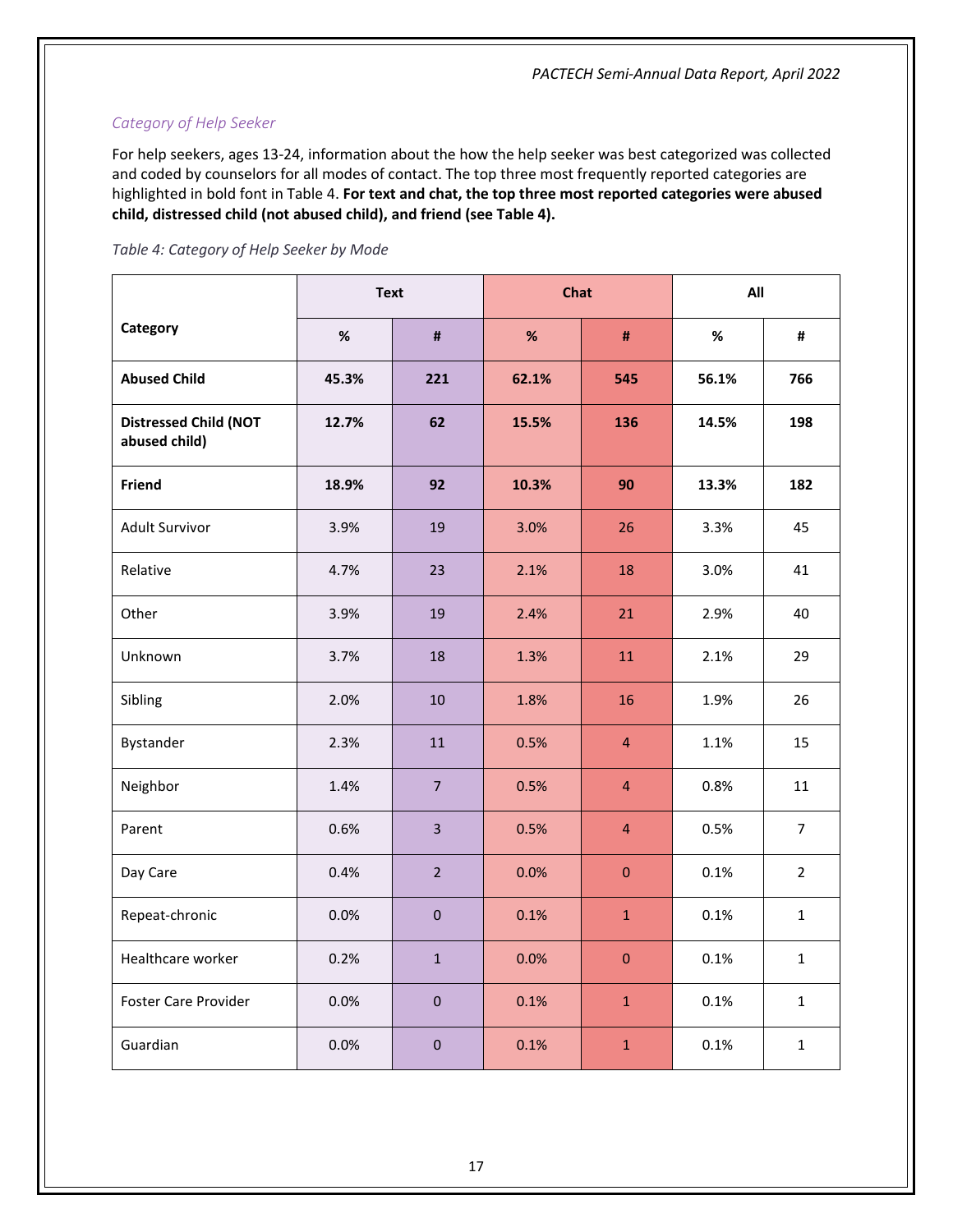# <span id="page-20-0"></span>*Learned about the Hotline*

Information about how the help seeker learned about the hotline was collected. Text and chat help seekers were asked how they learned about the hotline in the pre-survey items. The most frequently reported way that text and chat help seekers learned about the hotline was through online sources (see Table 5).

Additionally, for Research Question 4, there was one outcome objective for PACTECH regarding assessing how help seekers learned about PACTECH through online sources. Counselors coded help seeker responses into designated categories. The target outcome objective states that 60% of help seekers will say they learned about PACTECH online.

# **The outcome objective was almost met, with an overall average of 58.7% of text and chat help seekers reporting learning about PACTECH through online sources.**

- **58.7% (n=802) of all help seekers (text and chat combined), ages 13-24, reported hearing about the hotline through a website or internet source.**
	- o **68.2%** (n=333) of **text** help seekers ages 13-24 reported hearing about the hotline through a website or internet source.
	- o **53.4%** (n=469) of **chat** help seekers ages 13-24 reported hearing about the hotline through a website or internet source. Chat help seekers reported less frequently hearing about the hotline through a website or internet source than the target outcome objective of 60%. But in order to chat, a help seeker must in some fashion be on the website through the internet.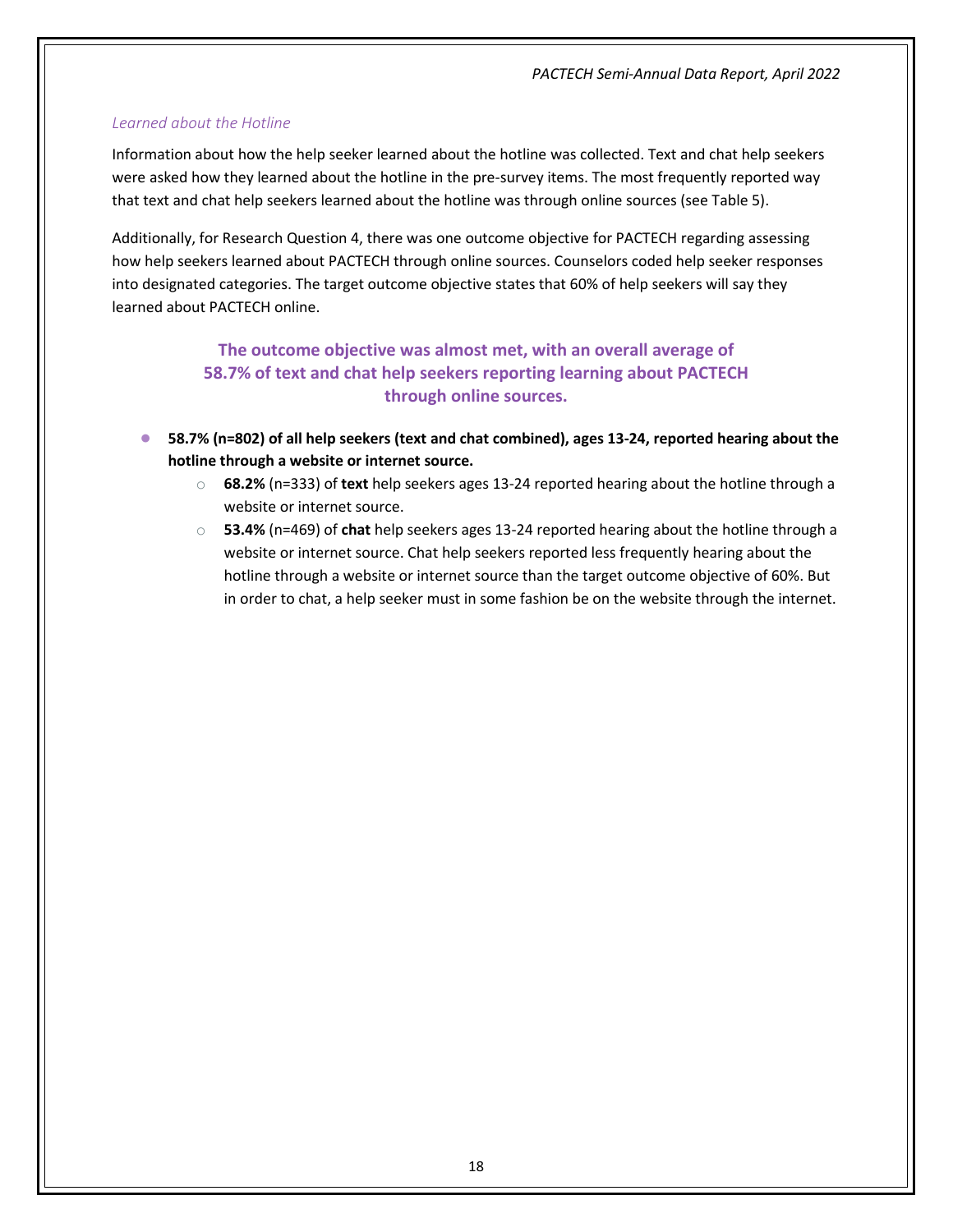<span id="page-21-0"></span>*Table 5: Learned About the Hotline Source by Mode*

|                                                                                   | <b>Text</b> |                         | <b>Chat</b> |                | All   |                |
|-----------------------------------------------------------------------------------|-------------|-------------------------|-------------|----------------|-------|----------------|
| <b>Learned About the Hotline Source</b>                                           | %           | #                       | %           | #              | %     | #              |
| <b>Website-Internet</b>                                                           | 68.2%       | 333                     | 53.4%       | 469            | 58.7% | 802            |
| Unknown                                                                           | 2.7%        | 13                      | 16.1%       | 141            | 11.3% | 154            |
| <b>Other Hotline</b>                                                              | 8.4%        | 41                      | 8.4%        | 74             | 8.4%  | 115            |
| Friend                                                                            | 7.2%        | 35                      | 5.7%        | 50             | 6.2%  | 85             |
| National Domestic Violence Hotline                                                | 5.7%        | 28                      | 4.3%        | 38             | 4.8%  | 66             |
| Repeat Call/Called Before                                                         | 1.2%        | 6                       | 3.6%        | 32             | 2.8%  | 38             |
| Professional (agency clergy CPS counselor<br>lawyer police school personnel etc.) | 1.8%        | 9                       | 1.6%        | 14             | 1.7%  | 23             |
| Other                                                                             | 1.2%        | 6                       | 1.7%        | 15             | 1.5%  | 21             |
| National Sexual Assault Hotline (RAINN)                                           | 0.2%        | $\mathbf{1}$            | 1.4%        | 12             | 1.0%  | 13             |
| National Runaway Safeline (NRS)                                                   | 0.0%        | $\mathbf{0}$            | 1.1%        | 10             | 0.7%  | 10             |
| YouTube                                                                           | 0.6%        | $\overline{3}$          | 0.5%        | $\overline{4}$ | 0.5%  | 7              |
| Social Media: Unspecified                                                         | 0.6%        | $\overline{3}$          | 0.3%        | 3              | 0.4%  | 6              |
| Discord                                                                           | 0.4%        | 2 <sup>1</sup>          | 0.5%        | $\overline{4}$ | 0.4%  | 6              |
| Social Media: TikTok                                                              | 0.6%        | $\overline{\mathbf{3}}$ | 0.2%        | 2 <sup>1</sup> | 0.4%  | 5              |
| <b>Family Member</b>                                                              | 0.4%        | 2 <sup>2</sup>          | 0.3%        | 3              | 0.4%  | 5              |
| Newspaper/Magazine                                                                | 0.0%        | $\mathbf 0$             | 0.3%        | 3              | 0.2%  | 3              |
| Marketing Media (magnets brochures<br>bookmarks etc.)                             | 0.2%        | $\mathbf{1}$            | 0.1%        | $\mathbf{1}$   | 0.1%  | $\overline{2}$ |
| Book                                                                              | 0.4%        | $\overline{2}$          | 0.0%        | $\mathbf{0}$   | 0.1%  | $\overline{2}$ |
| Radio                                                                             | 0.0%        | $\pmb{0}$               | 0.1%        | $\mathbf{1}$   | 0.1%  | $\mathbf 1$    |
| <b>Television/Streaming Services</b>                                              | 0.0%        | $\pmb{0}$               | 0.1%        | $\mathbf{1}$   | 0.1%  | $\mathbf{1}$   |
| Social Media: Instagram                                                           | 0.0%        | $\pmb{0}$               | 0.1%        | $\mathbf{1}$   | 0.1%  | $\mathbf 1$    |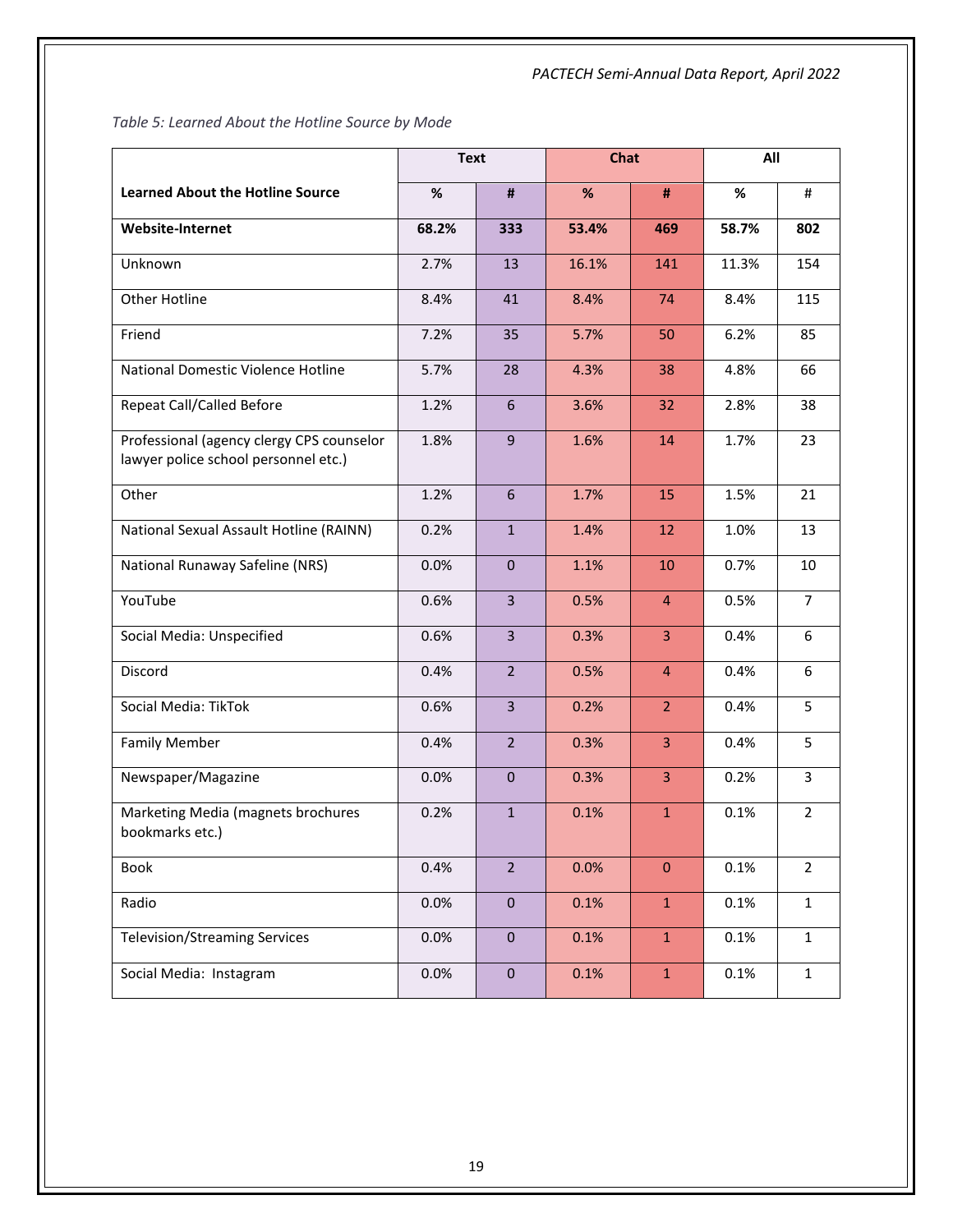# <span id="page-22-0"></span>*Post-survey Response Percentage*

To answer the question of response proportion, a percentage was calculated from the number of people who responded to a post-survey. The post-survey response percentage was determined by first examining the number of help seekers in the target population, 13-24, a Level 2 or 3 intervention, and those who did not have a dropped contact. Next, a new variable was created to determine if a post-survey was completed for each help seeker. A percentage was then calculated based on these two numbers for each mode. All text and chat help seekers were offered the post-survey.

The following is a breakout of post-survey response percentages by mode of contact answering the question of what percentage of help seekers completed a post-survey:

- **24.1%** Post-text survey response percentage
	- o 488 of 2,022 **Text** respondents completed a post-survey
- **8 31.3%** Post-chat survey response percentage
	- o 878 of 2,807 **Chat** respondents completed a post-survey

#### <span id="page-22-1"></span>PRESENTING ISSUE

Counselors coded the presenting issue for which help seekers, ages 13-24, contacted the hotline. Help seekers were able to report more than one presenting issue (see Table 6). The **ten most frequently reported presenting issues** by text and chat help seekers (combined) are listed in Figure 11.

*Figure 11: Top Ten Presenting Issues*



**For text help seekers, the most frequently reported issue was CPS Questions/Information. For chat help seekers, the most frequently reported issue was Abuse-Emotional.** Help seekers were able to report more than one presenting issue per contact.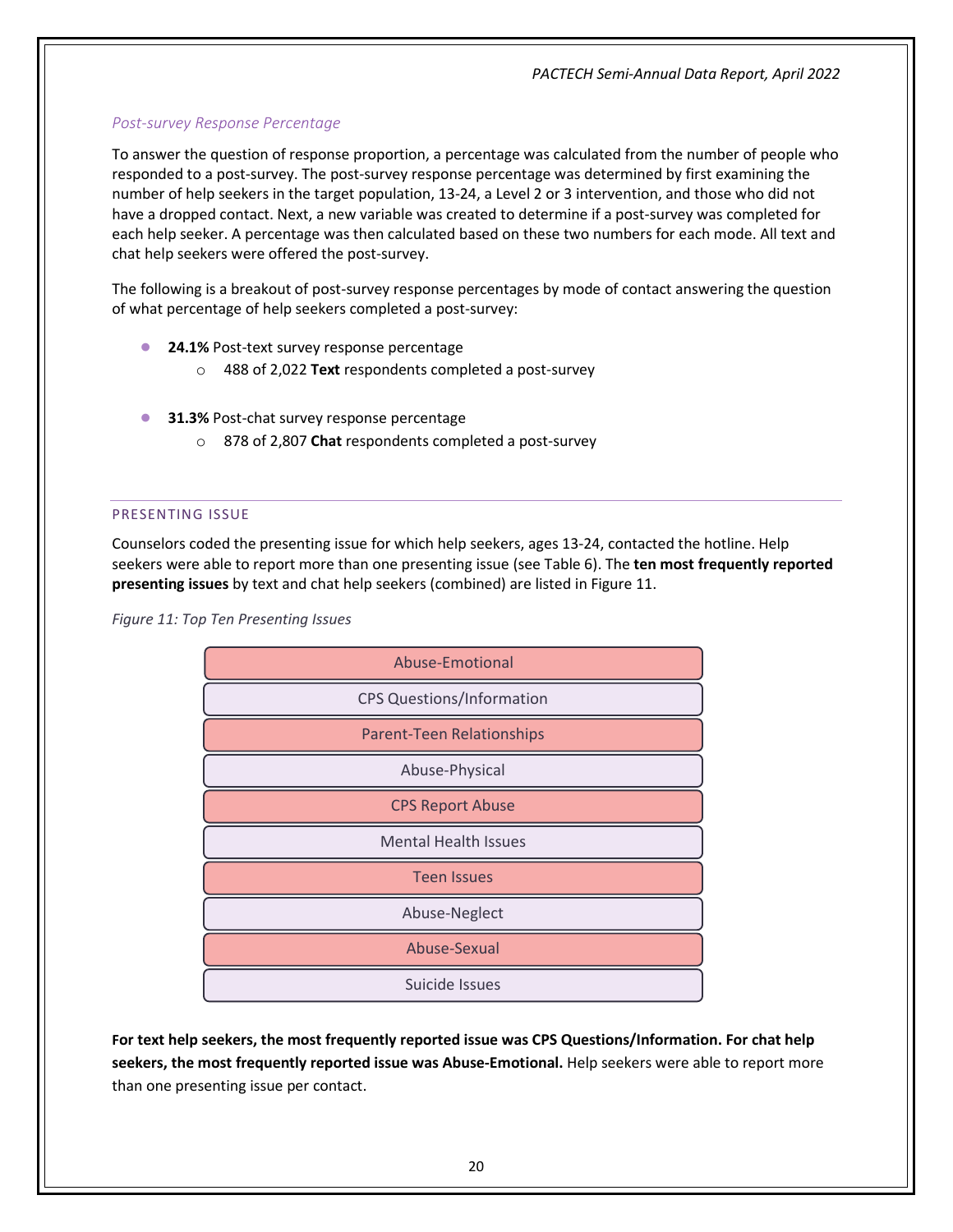The top ten most frequently reported presenting issues for each mode are in bold font in Table 6 (Table is sorted by All column most to least). (Please note that the row for *parenting concerns-own* is also in bold since it was a population of interest for the project.)

#### <span id="page-23-0"></span>*Table 6: Presenting Issues Reported by Help Seekers by Mode*

| <b>Presenting Issue</b>        | Text | Chat           | All |
|--------------------------------|------|----------------|-----|
|                                | #    | #              | #   |
| Abuse-Emotional                | 254  | 537            | 791 |
| CPS Questions/Information      | 270  | 427            | 697 |
| Parent-Teen Relationships      | 183  | 364            | 547 |
| Abuse-Physical                 | 173  | 349            | 522 |
| <b>CPS Report Abuse</b>        | 215  | 258            | 473 |
| <b>Mental Health Issues</b>    | 133  | 285            | 418 |
| <b>Teen Issues</b>             | 84   | 200            | 284 |
| Abuse-Neglect                  | 113  | 168            | 281 |
| Abuse-Sexual                   | 40   | 116            | 156 |
| Suicide Issues                 | 35   | 65             | 100 |
| Domestic Violence              | 42   | 47             | 89  |
| Childhelp Information          | 29   | 50             | 79  |
| Child Care Issues              | 28   | 43             | 71  |
| Abuse-Neglect: Medical         | 26   | 39             | 65  |
| Discipline/Behavior Issues     | 12   | 50             | 62  |
| <b>LGBTQIA Issues</b>          | 21   | 40             | 61  |
| Other                          | 21   | 39             | 60  |
| Addiction/Substance Abuse      | 28   | 29             | 57  |
| Legal Issues                   | 14   | 41             | 55  |
| Parenting Concerns-Other Child | 29   | 22             | 51  |
| Runaways                       | 8    | 33             | 41  |
| <b>Bullying</b>                | 10   | 25             | 35  |
| <b>Adult Survivor Issues</b>   | 14   | 19             | 33  |
| <b>School Issues</b>           | 12   | 19             | 31  |
| <b>System Failure</b>          | 7    | 23             | 30  |
| <b>Online Concerns</b>         | 13   | 15             | 28  |
| Abuse-Sibling                  | 1    | 24             | 25  |
| Child Support-Custody Dispute  | 8    | 16             | 24  |
| Emancipation                   | 9    | 13             | 22  |
| Sex Offender Issues            | 5    | 10             | 15  |
| COVID-19                       | 6    | 6              | 12  |
| Homelessness                   | 6    | $\mathbf{1}$   | 7   |
| Abandonment                    | 3    | 3              | 6   |
| Abuse-Elderly or Adult         | 4    | $\overline{2}$ | 6   |
| <b>Parenting Concerns- Own</b> | 1    | 4              | 5   |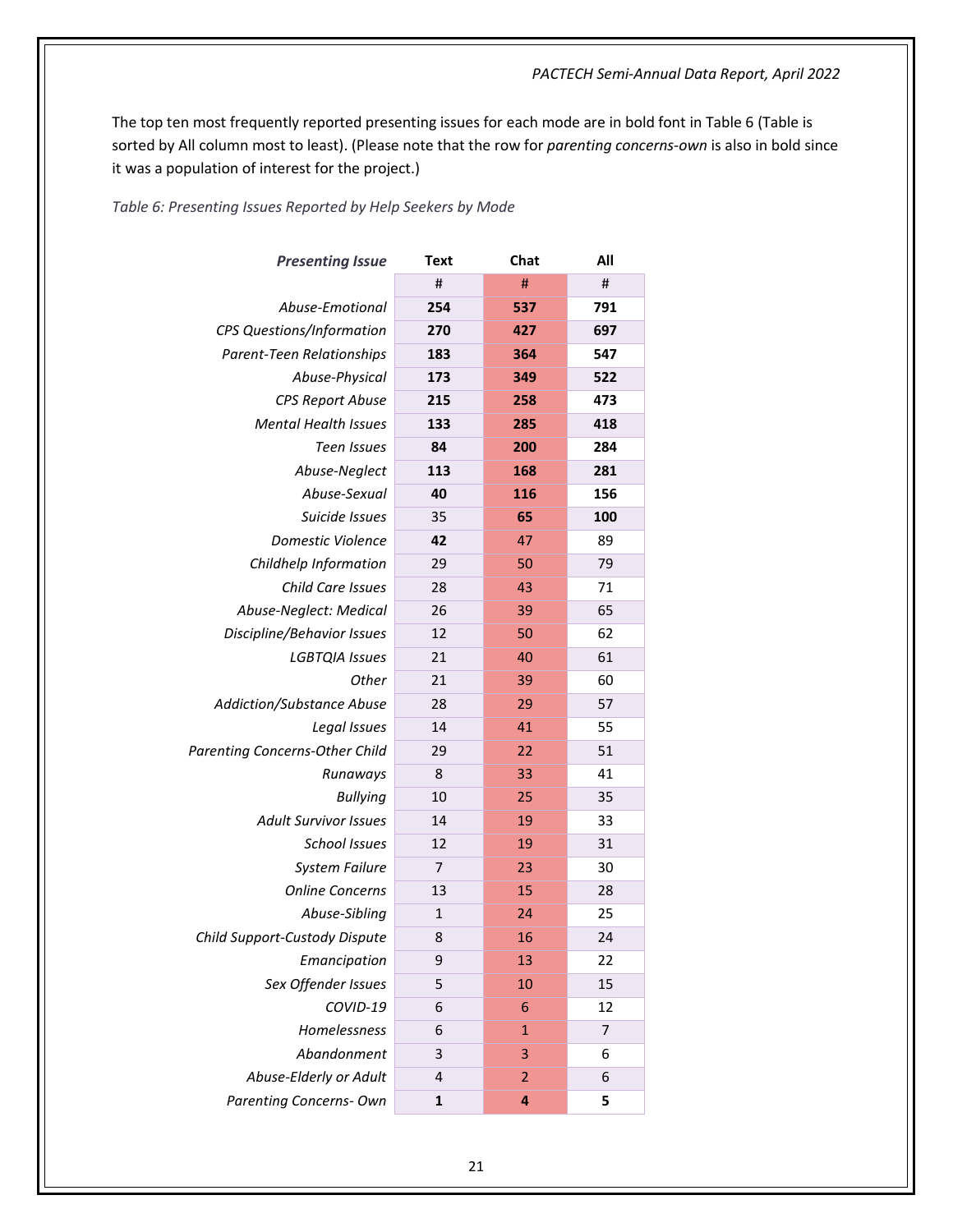| <b>Presenting Issue</b>                 | Text         | Chat         | All            |
|-----------------------------------------|--------------|--------------|----------------|
|                                         | #            | #            | #              |
| <i>Immigration Issues</i>               | 3            | $\Omega$     | 3              |
| Trafficking                             | $\mathbf{1}$ | $\mathbf{1}$ | $\overline{2}$ |
| <b>Abduction Issues</b>                 | $\mathbf{1}$ | $\mathbf{1}$ | $\overline{2}$ |
| <b>Grandparent Rights</b>               | 0            | 1            | 1              |
| <b>Father's Rights</b>                  | $\Omega$     | $\mathbf{1}$ | 1              |
| <b>Welfare Fraud</b>                    | 1            | $\Omega$     | 1              |
| Youth Sports/Coaching Issue/Safe Sports | 1            | $\Omega$     | $\mathbf{1}$   |
| Refugee Issues                          | $\mathbf{1}$ | $\Omega$     | 1              |
| <b>Donation: Brand Drivers</b>          | $\Omega$     | 0            | 0              |
| FGM/C                                   | 0            | $\Omega$     | $\Omega$       |
| <b>Forced Child Marriage</b>            | 0            | 0            | 0              |

#### <span id="page-24-0"></span>**TRAINING EVALUATION FINDINGS**

There are three sets of trainings offered to Hotline team members that will be evaluated between July 2021 and September 2022. The first training, focused on clear communication, translating active listing skills to writing, and understanding different types of maltreatment, and was deployed to all Hotline team members (i.e., counselors, supervisors and leadership) between January 15 and February 12, 2022. The second set of trainings were completed in March 2022 and focused on understanding adolescent development and how to set effective boundaries. (March 2022 training data were not available for analysis prior to submission of this report and will be included in the September 2022 report.) The final set of trainings will be launched in May 2022 and will focus on modifying the counselor's approach for difficult conversations and reducing burnout among counselors. Outcome data from the first training are herein reported; data from the second and third trainings will be examined in the next report.

For the first training, a two-week time period before and after the training period was examined to determine pre and post differences in percentages in ratings. For team members, there were 92 help seeker contacts, in the target population (ages 13-24), Level 2 or 3, and who completed a post-survey, that were included in the training pre group (i.e., contacts between January 1 through January 14, 2022). There were 56 help seeker contacts, in the target population (ages 13-24), Level 2 or 3, and who completed a post-survey, that were included in the training post group (i.e., contacts between February 14 through February 28, 2022). Age, ethnicity/race, and differences in percentages in several of the outcome measures (e.g. hopeful, information, stress) were examined to evaluate the training.

There were more pre contacts than post contacts received and examined during the evaluation periods. Both Text and Chat help seekers were younger (13-17) for both pre and post groups. For both Text and Chat help seekers, White was the most reported race/ethnicity category for both pre and post groups (see Tables 7 and 8 for Age and Race/Ethnicity percentages and counts).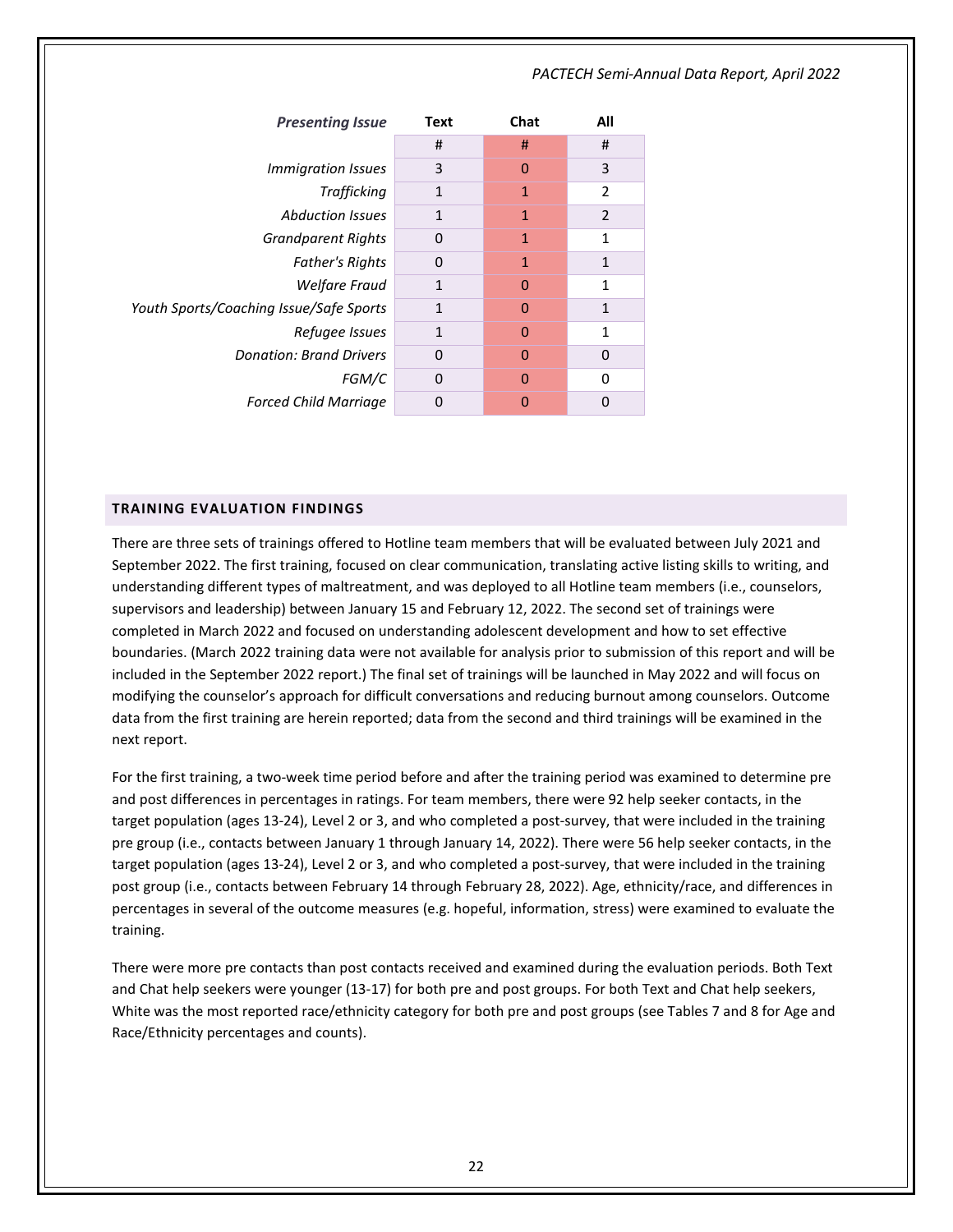<span id="page-25-0"></span>

| <b>Mode</b> | <b>Age Range</b> | Pre % | Pre#           | Post % | Post# |
|-------------|------------------|-------|----------------|--------|-------|
| <b>Text</b> | $13 - 17$        | 87.5% | 28             | 66.7%  | 12    |
|             | 18-24            | 12.5% | $\overline{4}$ | 33.3%  | 6     |
| <b>Chat</b> | $13 - 17$        | 88.3% | 53             | 76.3%  | 29    |
|             | 18-24            | 11.7% |                | 23.7%  | 9     |

<span id="page-25-1"></span>*Table 8: Training 1, Race/Ethnicity Pre and Post Percentages and Counts*

| Mode        | Race/Ethnicity                             | Pre %  | Pre#             | Post % | Post#                   |
|-------------|--------------------------------------------|--------|------------------|--------|-------------------------|
| <b>Text</b> | American Indian or<br>Alaska Native        | 0.0%   | $\pmb{0}$        | 0.0%   | $\pmb{0}$               |
|             | Asian                                      | 3.3%   | $\mathbf{1}$     | 5.9%   | $\mathbf{1}$            |
|             | <b>Black or African</b><br>American        | 3.3%   | $\mathbf{1}$     | 23.5%  | $\overline{4}$          |
|             | Hispanic                                   | 10.0%% | 3                | 11.8%  | $\overline{2}$          |
|             | White                                      | 60.0%  | 18               | 52.9%  | $\mathsf g$             |
|             | Multi-Racial                               | 13.3%  | $\overline{4}$   | 0.0%   | $\pmb{0}$               |
|             | Other                                      | 0.0%   | $\pmb{0}$        | 0.0%   | $\pmb{0}$               |
| <b>Chat</b> | American Indian or<br><b>Alaska Native</b> | 1.8%   | $\mathbf{1}$     | 5.3%   | $\overline{2}$          |
|             | Asian                                      | 3.6%   | $\overline{2}$   | 5.3%   | $\overline{2}$          |
|             | <b>Black or African</b><br>American        | 14.3%  | $\boldsymbol{8}$ | 21.1%  | $\bf 8$                 |
|             | Hispanic                                   | 7.1%   | $\pmb{4}$        | 7.9%   | $\overline{\mathbf{3}}$ |
|             | White                                      | 39.3%  | 22               | 34.2%  | 13                      |
|             | Multi-Racial                               | 21.4%  | 12               | 15.8%  | 6                       |
|             | Other                                      | 0.0%   | $\bf 0$          | 2.6%   | $\mathbf 1$             |

*Note*. Percentages do not add to 100% due to other categories such as *Prefer not to answer* or *Don't know* as options.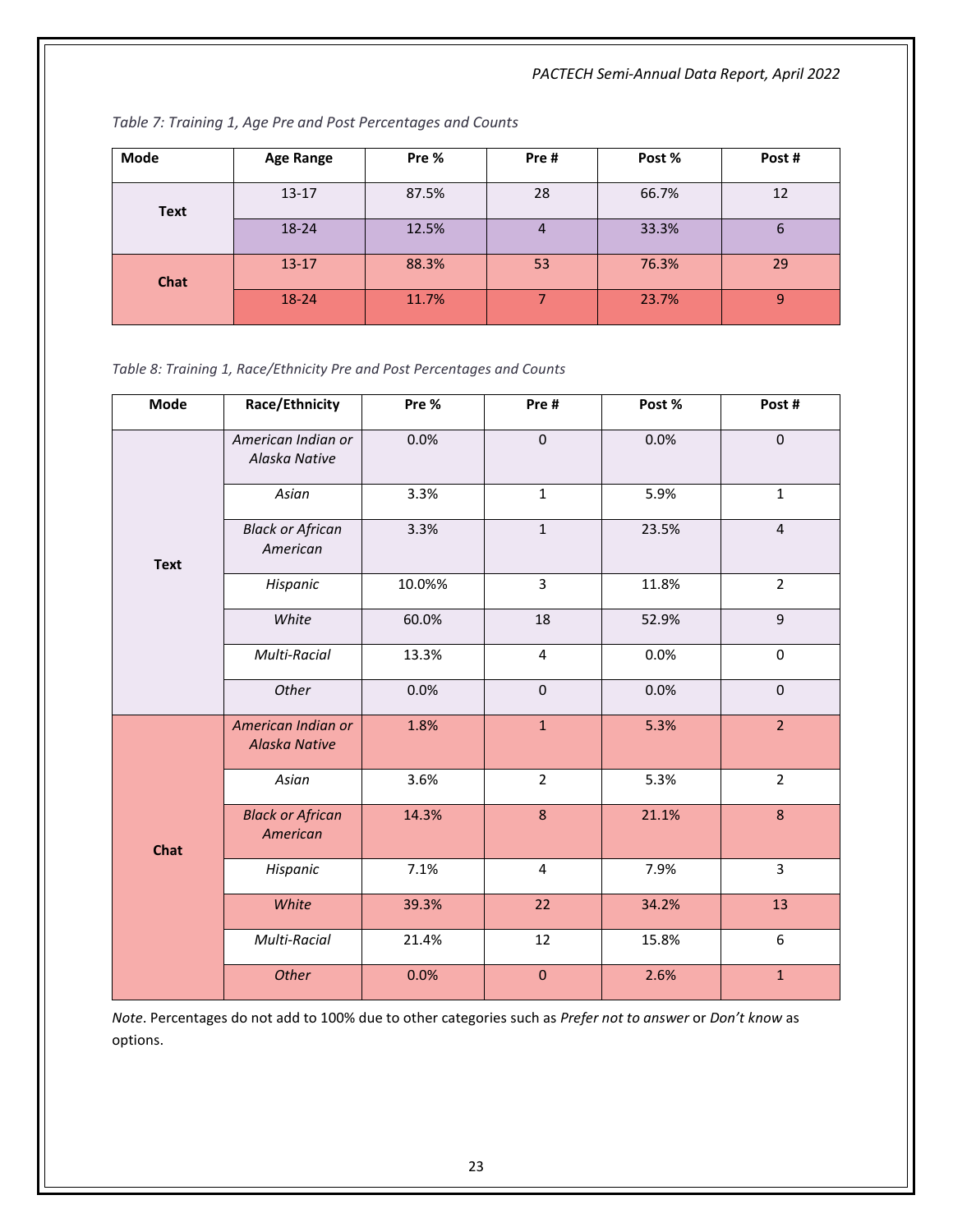Help seeker responses to post-survey outcome items were evaluated before and after the training period to assess training impact: would changes occur/improve after the trainings? Post help seeker ratings for both text and chat increased slightly in all measures except one, *Better Prepared*. Difference in percentages ranged from an increase of 20.8% (Text, *Would you have called?*) to -7.8% (Chat, *Better Prepared*) across both modes. For text, *Would you have called?* was the most impacted following the training (20.8% increase). For chat, *Hopefulness* was the most impacted with a 17.5% increase after the training. Overall, chat help seekers had the greatest increases in ratings following the training. Lastly, following the training, text help seekers reported more willingness to call if text was not available than chat help seekers (20.8% increase versus 1.1% increase, *Yes* or *Maybe*). Table 9 shows the data for Pre/Post Percentages, Counts and Difference in Percentages.

| <b>Mode</b> | Item                      | Pre $%$ (#) | Post % (#)  | Difference in % |
|-------------|---------------------------|-------------|-------------|-----------------|
| <b>Text</b> | Hopeful                   | 90.6% (29)  | 94.4% (17)  | 3.8%            |
|             | Get Information           | 93.8% (30)  | 100.0% (18) | 6.3%            |
|             | <b>Better Prepared</b>    | 81.3% (26)  | 76.5% (13)  | $-4.8%$         |
|             | <b>Less Stressed</b>      | 74.2% (23)  | 75.0% (12)  | 0.8%            |
|             | Would you have<br>called? | 62.5% (20)  | 83.3% (15)  | 20.8%           |
| <b>Chat</b> | Hopeful                   | 74.6% (44)  | 92.1% (35)  | 17.5%           |
|             | Get Information           | 84.5% (49)  | 97.4% (37)  | 12.9%           |
|             | <b>Better Prepared</b>    | 81.5% (44)  | 73.7% (28)  | $-7.8%$         |
|             | <b>Less Stressed</b>      | 67.2% (39)  | 76.3% (29)  | 9.1%            |
|             | Would you have<br>called? | 61.0% (36)  | 62.2% (23)  | 1.1%            |

#### <span id="page-26-0"></span>*Table 9: Training 1, Outcome Pre/Post Percentages, Counts and Difference Scores*

*Note.* Categories of *A lot* or *A little* were reported for *Hopeful*, *Get Information* and *Better Prepared*; Categories of *Yes* or *Maybe* were reported for *Less Stres*s and *Would you have called?*